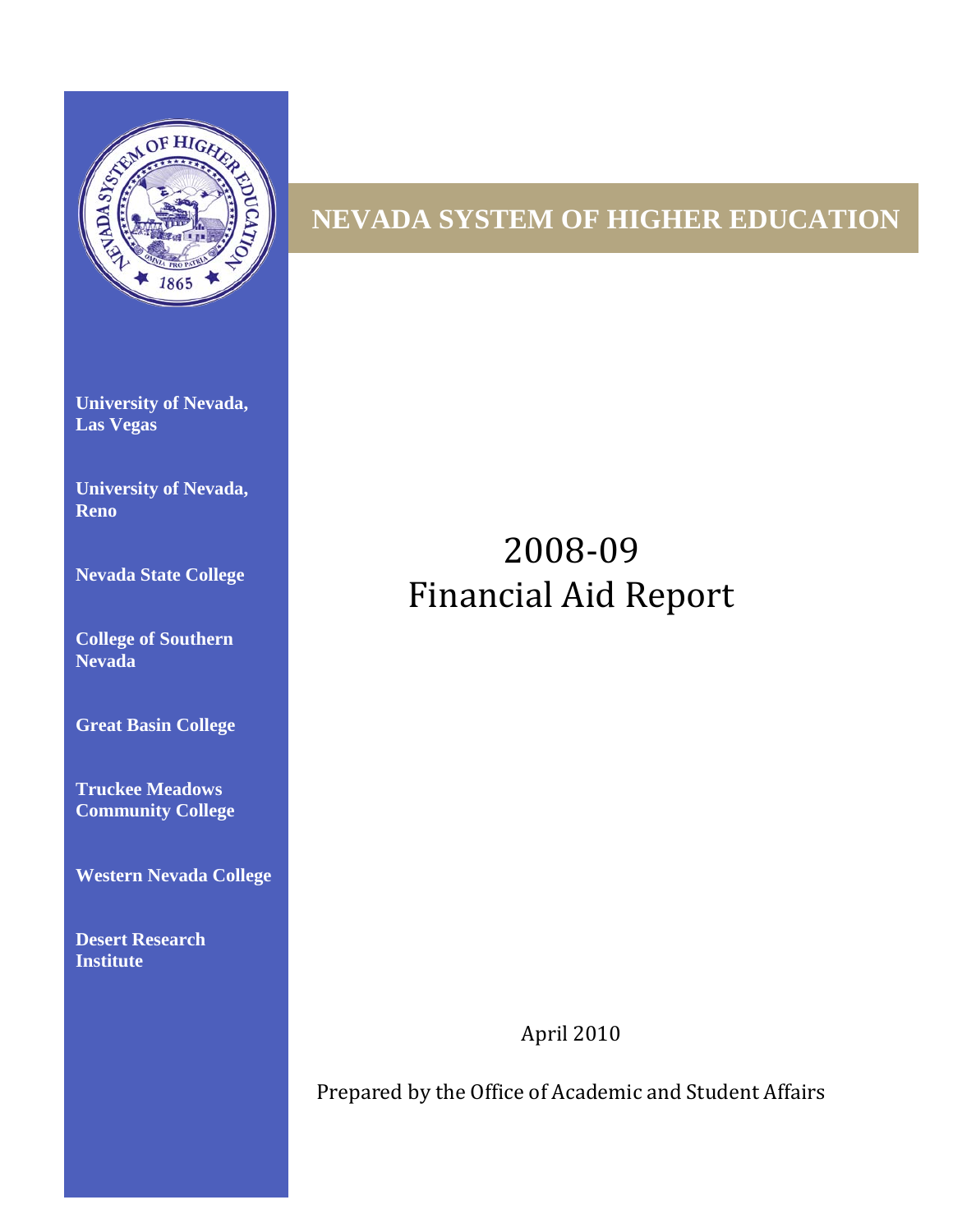# Nevada System of Higher Education

#### **BOARD OF REGENTS**

Mr. James Dean Leavitt, Chairman Dr. Jason Geddes, Vice Chairman

Mr. Mark Alden Dr. Andrea Anderson<br>Mr. Robert J. Blakely Mr. William G. Cobb Mr. Robert J. Blakely<br>Mr. Cedric Crear Mr. Ron Knecht Mr. Kevin J. Page Dr. Raymond D. Rawson Dr. Jack Lund Sch Mr. Michael B. Wixom

Mr. Cedric Crear Mrs. Dorothy S. Gallagher Mrs. Dorothy S. Gallagher Mrs. Dorothy S. Gallagher Dr. Jack Lund Schofield

Scott Wasserman, Chief Executive Officer and Special Counsel to the Board of Regents

## **OFFICERS OF THE NEVADA SYSTEM OF HIGHER EDUCATION**

Daniel Klaich, Chancellor

Mr. Carl Diekhans, President Dr. Milton Glick, President Great Basin College University of Nevada, Reno

Western Nevada College

Dr. Michael Richards, President Dr. Maria Sheehan, President College of Southern Nevada Truckee Meadows Communit

Dr. Neal Smatresk Dr. Stephen Wells, President<br>
University of Nevada, Las Vegas Desert Research Institute University of Nevada, Las Vegas

University of Nevada, Reno

Dr. Carol Lucey, President Dr. Fred Maryanski, President Western Nevada College

Truckee Meadows Community College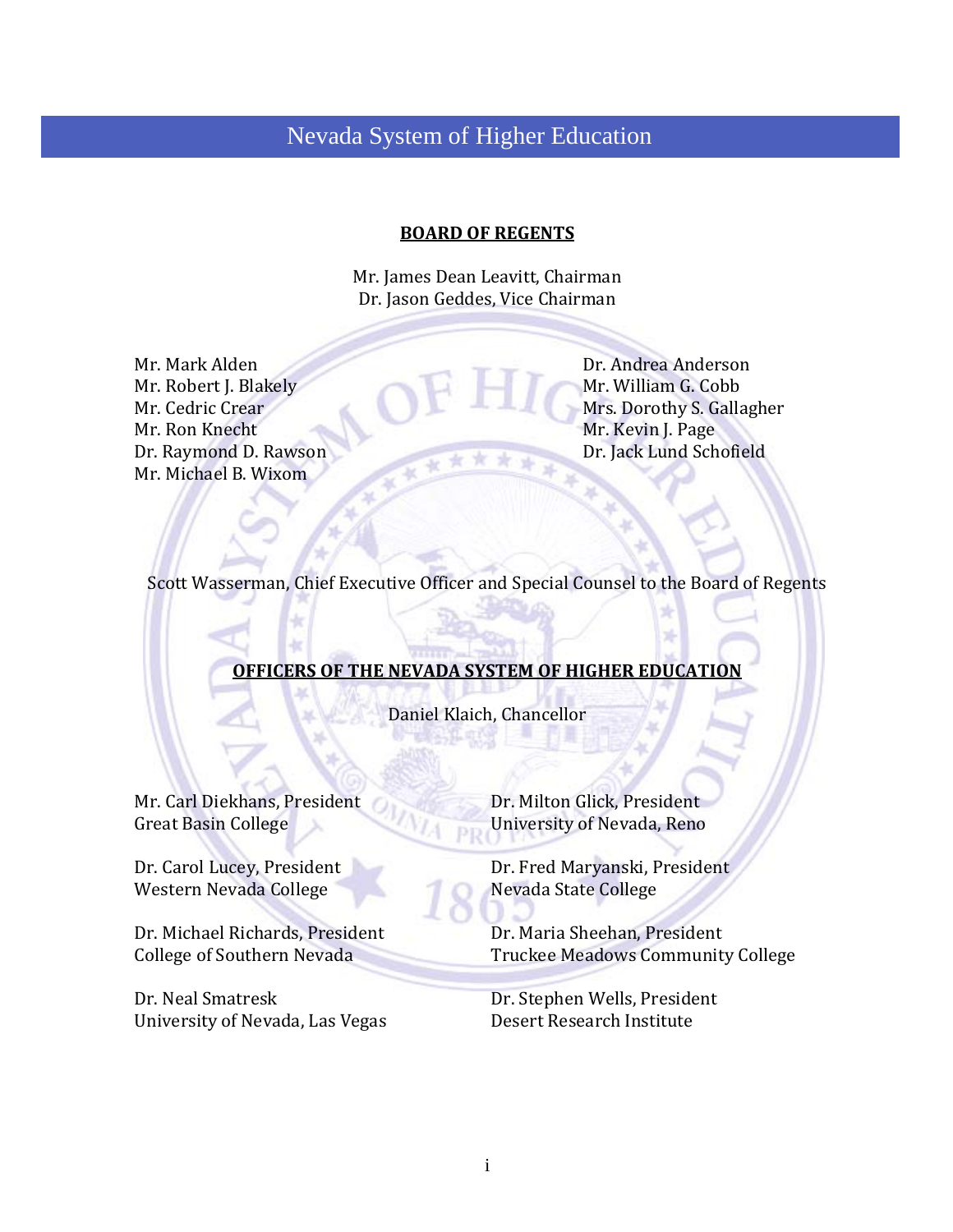# Table of Contents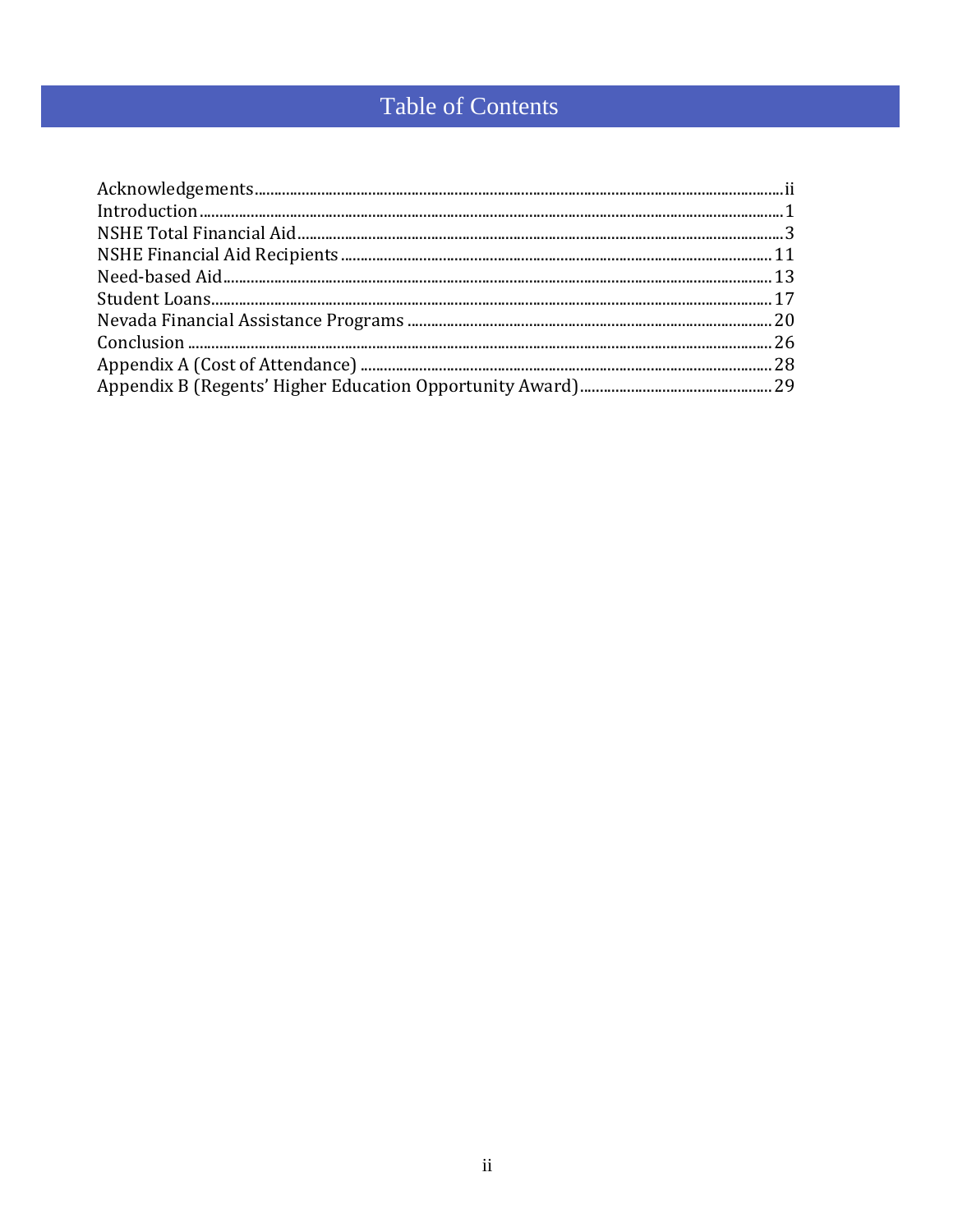# Acknowledgements

Numerous individuals contributed information for this report. The financial aid directors and staff at each NSHE institution were exceptionally generous with their time and assistance.

Norm Bedford, UNLV John Gottardy, TMCC Sandi Guidry, UNR Peter Hurley, CSN Neil Woolf, NSC Scott Nielsen, GBC Lori Tiede, WNC

The Nevada System of Higher Education would like to acknowledge and thank the aforementioned individuals for their contributions to this report.

Inquiries regarding this report should be addressed to:

Sharon Wurm Director of Financial Aid NSHE Office of Academic and Student Affairs 2601 Enterprise Road Reno, NV 89512 Phone: (775) 784-3447 Fax: (775) 784-1127 [swurm@nshe.nevada.edu](mailto:swurm@nshe.nevada.edu)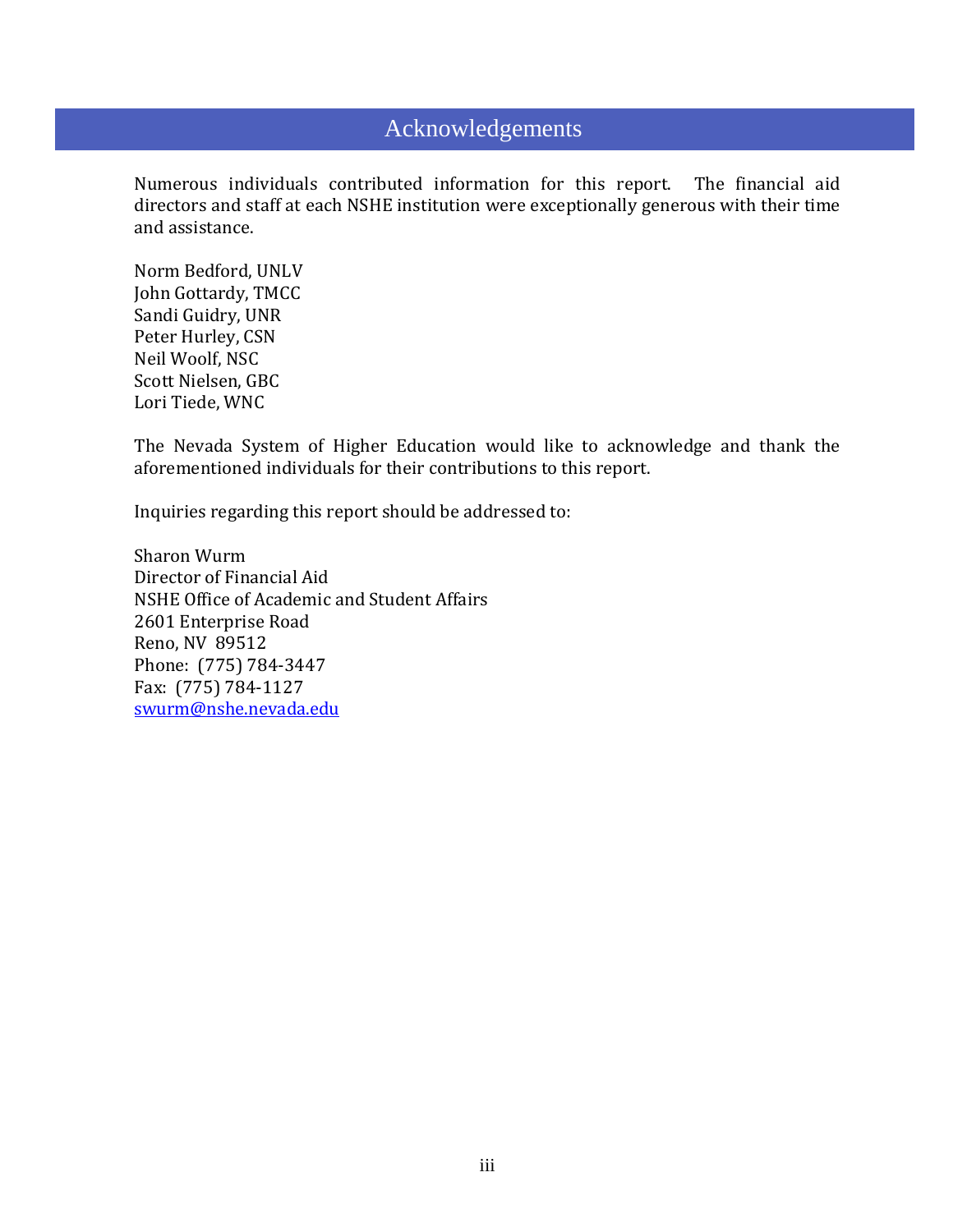# **Introduction**

The mission of the Nevada System of Higher Education is to provide higher education services to the citizens of the State at an excellent level of quality consistent with the state's resources. The NSHE Board of Regents and its eight institutions strive to ensure that no student is denied a college education due to an inability to afford the cost of attendance. Yet, Nevada continues to rank 49th in the nation in the number of lowincome students attending college. The cost of attending college is out of reach for many students and families, and financial aid plays a critical role in bridging this gap.

A strong financial aid system is an essential component for assuring access to education and ensuring student persistence and graduation. In order to monitor and measure progress in available financial aid programs, NSHE System Administration produces an annual financial aid report. The information provided in this report is critical for monitoring the impact of financial aid on the Master Plan goals of the Board of Regents, particularly those related to student access and success.

The NSHE Financial Aid Report includes information on the amount of financial assistance provided to students attending institutions within the NSHE. The report provides trends and analysis on five areas related to financial aid: 1) total aid awarded; 2) financial aid recipients; 3) need-based aid; 4) student loans; and 5) Nevada financial assistance programs. In addition, information is provided regarding NSHE cost of attendance and the Regents' Higher Education Opportunity Award program.

#### *Methodology*

The information in this report is provided by the financial aid officers at each NSHE institution. Each fall, institutions submit a detailed expenditure report for each financial aid program administered. In addition to that information, trend analyses are conducted on a rolling five-year period. Comparisons to national data are made where appropriate, with source citations.

During 2008-09, the NSHE Financial Aid Director met with institutional financial aid directors to refine common data definitions for each item in the expenditure report. The resulting changes to methodology resulted in minor differences in how aid is reported. These differences are noted where appropriate.

#### *Highlights*

The following points highlight some of the significant findings of this report:

• Systemwide, \$405.4 million in financial aid was distributed in 2008-09. After declining in 2006-07, total aid grew 24.5% in one year to its highest value ever, primarily due to increases in Pell Grants and loans.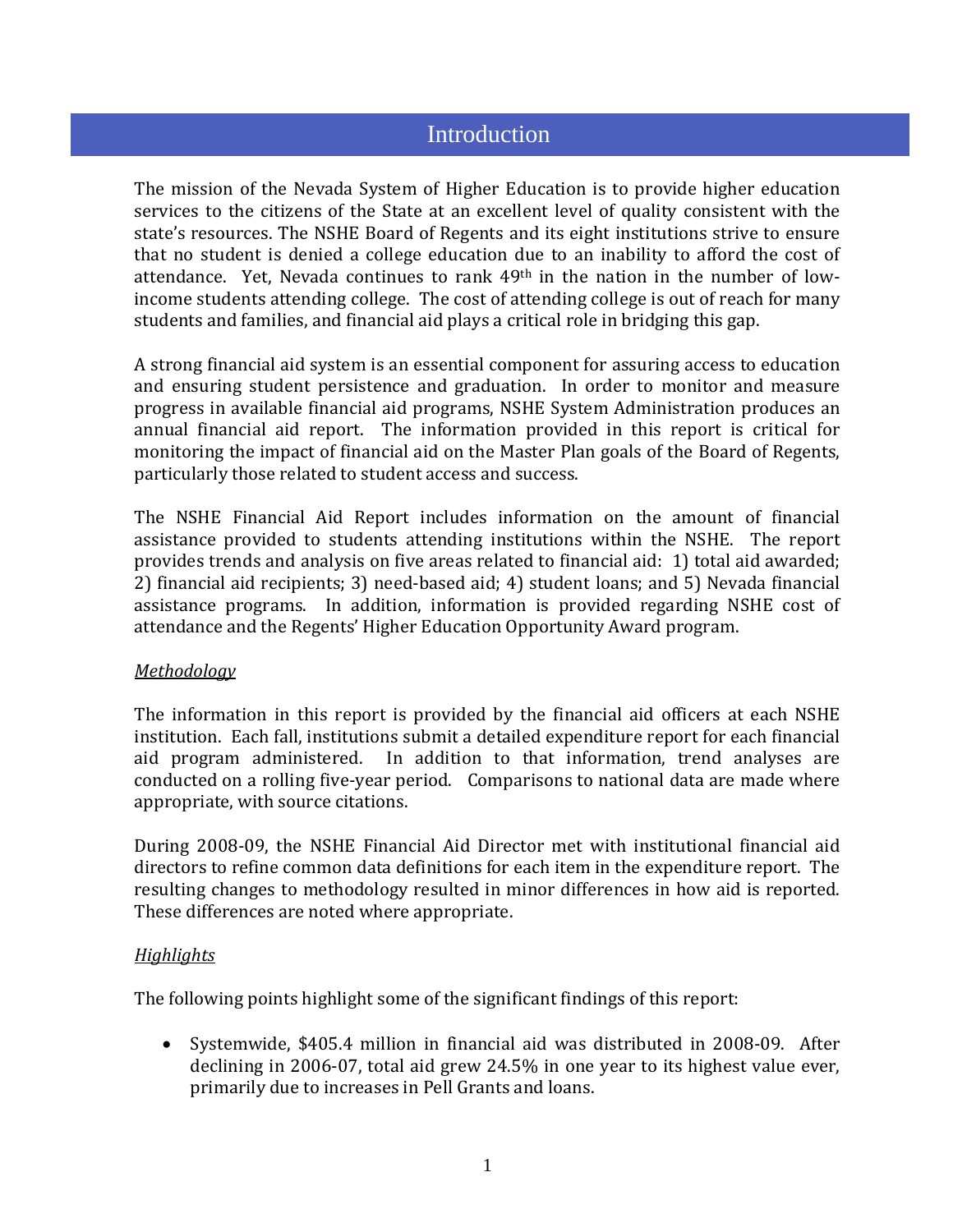- NSHE financial aid awarded grew 37.3% over the past five years. For the first time in several years, Nevada financial aid growth exceeded the national growth rate. According to the College Board, nationally, total aid for the same time period grew 18.5%.
- Between 2004-05 and 2008-09, registration fees increased 16.8% for lower division community college courses, 33.5% for upper division community college courses, 33.5% for state college undergraduate courses, and 42.4% for university undergraduate courses, compared to the overall 37.3% increase in financial aid over the same time period.
- Unfortunately, the NSHE total *unmet* need (unfunded gap) across the System for 2008-09 was \$155.4 million, 74% greater than the amount in 2007-08.
- If one looks just at grants (aid not requiring repayment nor tied to service or employment) between 2007-08 and 2008-09, these increased at the greatest rate - 47.4%. This is primarily due to the 22.7% increase in the number of Pell Grant recipients, as well as an increase in the average annual Pell Grant disbursement per student.
- Between 2007-08 and 2008-09, the NSHE total number of students receiving financial assistance increased by nearly 8,000 students, while the total annual unduplicated headcount enrollment increased by only 1,343 students. Obviously, the percent of students receiving assistance increased, from 30.7% to 35.6%. Coupled with the 26.8% increase in FAFSA applications, this paints a vivid picture - more NSHE students are financially needy and applying for financial aid.
- Despite the significant increase in grants to students, the percentage of need-based aid compared to other<br>forms of financial aid continues to decline. For forms of financial aid continues to decline. 2008-09, this decline can be attributed to the significant increase in non-need-based student loans
- Total student loans awarded increased 30.4% between 2007-08 and 2008-09. For last year, \$188 million was the largest amount ever disbursed for student loans within NSHE.
- The Millennium Scholarship Program provides the greatest portion of state financial assistance, awarding \$25.7 million to just over 21,000 NSHE students.

*Despite being a low-tuition state, Nevada consistently earns an "F" in Affordability on the annual Measuring Up report card that is published by the National Center for Public Policy and Higher Education. This is because need-based state-funded financial aid does not appear as a line-item in the state budget; instead, it is reflected in each institution's annual appropriation. Even if shown in the state budget, the levels of need-based financial aid funded by the state remain stagnant and small.*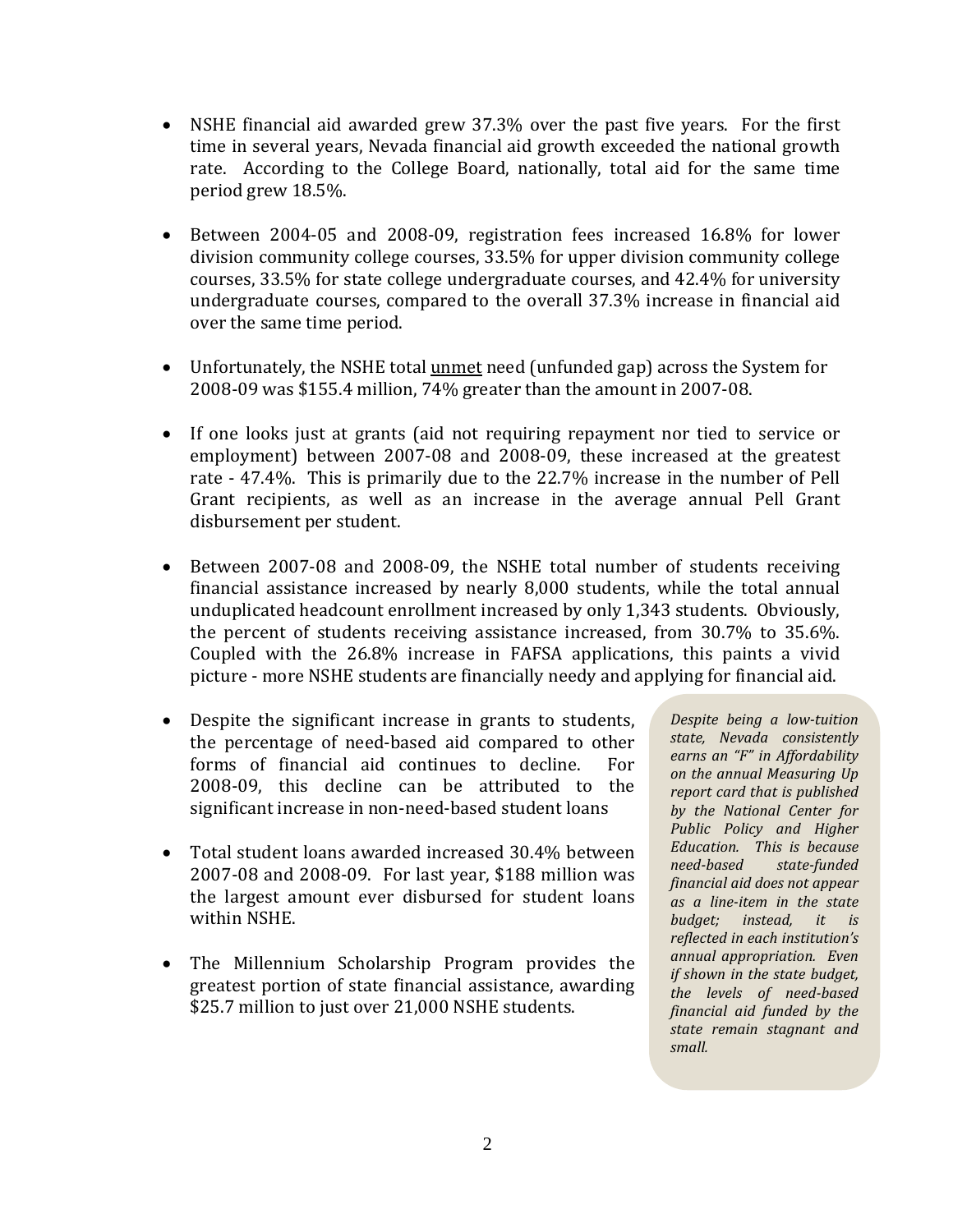# NSHE Total Financial Aid

Financial aid is defined as assistance provided to students to help pay for costs associated with higher education. Aid can be obtained in the form of grants, loans, scholarships, and student employment. Figure 1 displays the five-year trend in the total amount of financial aid disbursed across the NSHE.



Figure 1.

- Systemwide \$405.4 million in financial aid was distributed in 2008-09. After a low in 2006-07, in 2008-09 total aid grew 24.5% from the prior year to its highest value ever.
- Over a five year period, NSHE financial aid awarded grew 37.3%.
- Nevada financial aid growth outpaced national growth. Nationally, total aid for the same time period grew 18.5%. (Source: The College Board, *Trends in Student Aid 2009*) However, rate of growth does not address adequacy of the amount.
- Between 2004-05 and 2008-09, registration fees increased 16.8% for lower division community college courses, 33.5% for upper division community college courses, 33.5% for state college undergraduate courses, and 42.4% for university undergraduate courses, compared to the overall 37.3% increase in financial aid. While the rate of increase in financial aid has generally kept pace with or exceeded the rate of increase in fees, that does not necessarily equate to increases in actual dollars available to students to offset fee increases.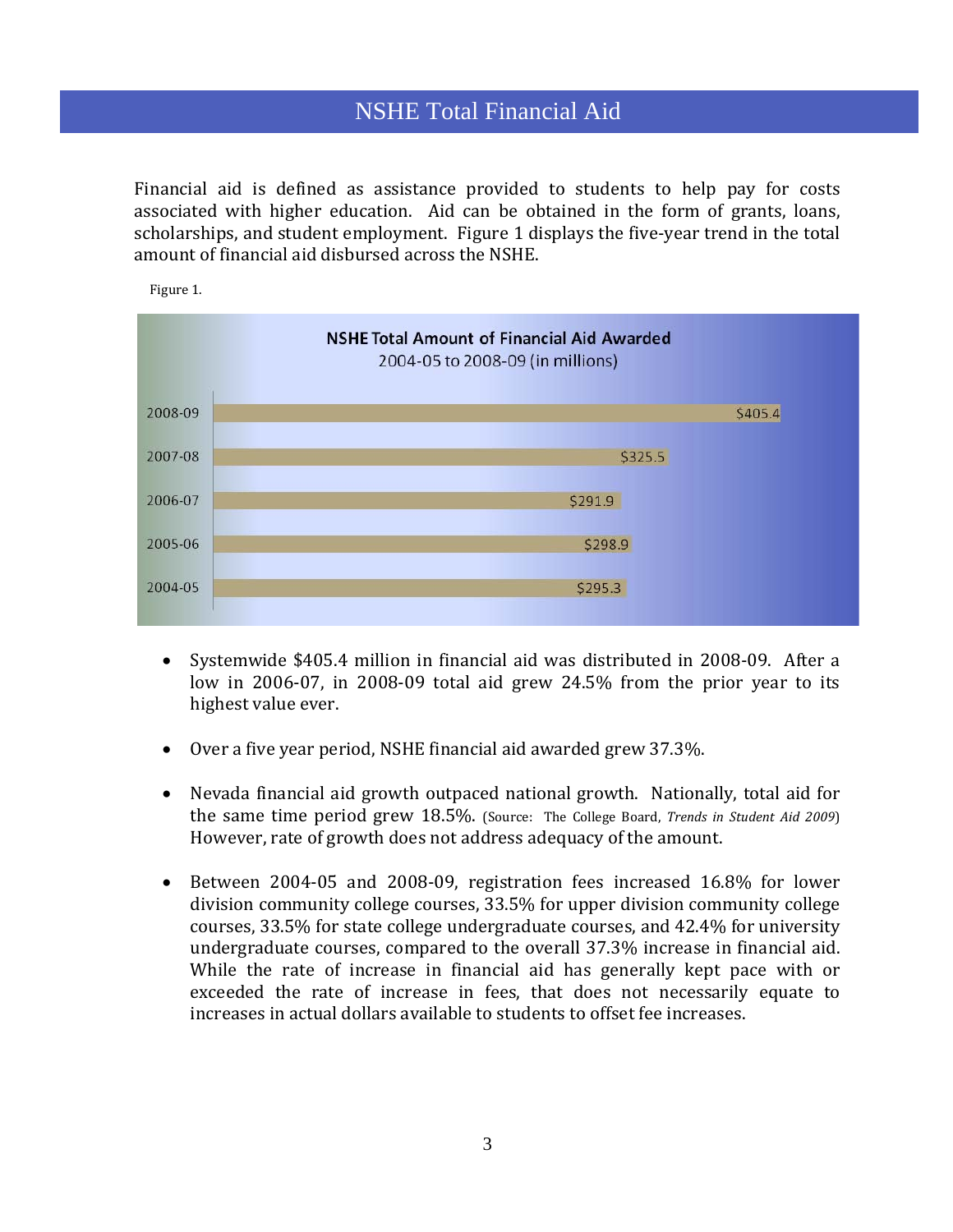## *Total Aid by Institution*

Table 1.

In 2008-09, NSHE institutions disbursed \$405.4 million in financial aid with amounts ranging from \$4.5 million at Great Basin College to \$182.5 million at the University of Nevada, Las Vegas. Table 1 displays total financial aid at each NSHE institution.

|                             | <b>Total Aid Awarded by NSHE Institution</b><br>2004-05 to 2008-09 |         |         |               |         |                         |                         |  |  |
|-----------------------------|--------------------------------------------------------------------|---------|---------|---------------|---------|-------------------------|-------------------------|--|--|
|                             |                                                                    |         |         | (in millions) |         |                         |                         |  |  |
| Institution                 | 2004-05                                                            | 2005-06 | 2006-07 | 2007-08       | 2008-09 | $5$ -year $%$<br>change | $1$ -year $%$<br>change |  |  |
| <b>UNLV</b>                 | \$149.0                                                            | \$155.9 | \$145.1 | \$156.5       | \$182.5 | 22.5%                   | 16.6%                   |  |  |
| <b>UNR</b>                  | \$89.0                                                             | \$91.4  | \$94.3  | \$100.2       | \$114.4 | 28.5%                   | 14.2%                   |  |  |
| <b>NSC</b>                  | \$3.0                                                              | \$3.9   | \$4.3   | \$5.5         | \$7.0   | 133%                    | 27.3%                   |  |  |
| <b>CSN</b>                  | \$33.3                                                             | \$28.1  | \$28.3  | \$39.6        | \$67.7  | 103.3%                  | 71.0%                   |  |  |
| <b>GBC</b>                  | \$4.0                                                              | \$3.2   | \$3.4   | \$4.1         | \$4.5   | 12.5%                   | 9.8%                    |  |  |
| TMCC                        | \$12.0                                                             | \$10.7  | \$10.7  | \$13.2        | \$21.1  | 75.8%                   | 59.8%                   |  |  |
| <b>WNC</b>                  | \$5.0                                                              | \$5.7   | \$5.8   | \$6.4         | \$8.2   | 64.0%                   | 28.1%                   |  |  |
| <b>NSHE</b><br><b>Total</b> | \$295.3                                                            | \$298.9 | \$291.9 | \$325.5       | \$405.4 | 37.3%                   | 24.5%                   |  |  |

- In 2008-09, community colleges gave out 25% of the System's financial aid or \$101.5 million and had 61% of the total NSHE headcount enrollment. Four year institutions gave the remaining 75% of financial aid disbursed, yet accounted for just 39% of headcount enrollment. This is partially explained by the tendency of community college students not to take out student loans and to attend part-time.
- All NSHE institutions experienced increases in the amounts of financial aid disbursed to students in the last five years, although GBC experienced only a slight increase with declines in a few years.

#### *Financial Aid Application*

The financial aid process begins with the Free Application for Federal Student Aid (FAFSA). The FAFSA is completed each year by the student and/or parents. It collects a variety of information used to determine the family's overall financial picture, including the family's income and assets, family size, and the number of family members enrolled in college. Data provided by the applicant are run through a complex formula developed and maintained by Congress called the Federal Methodology. The formula results in an Expected Family Contribution (EFC), which represents the family's ability to contribute to the cost of the student's education.

By completing the FAFSA, NSHE students are applying for all forms of Federal aid, which primarily includes the Pell Grant, Supplemental Education Opportunity Grant, Federal Work Study, and Stafford Loans. In addition, Board of Regents policy (*Title 4, Chapter*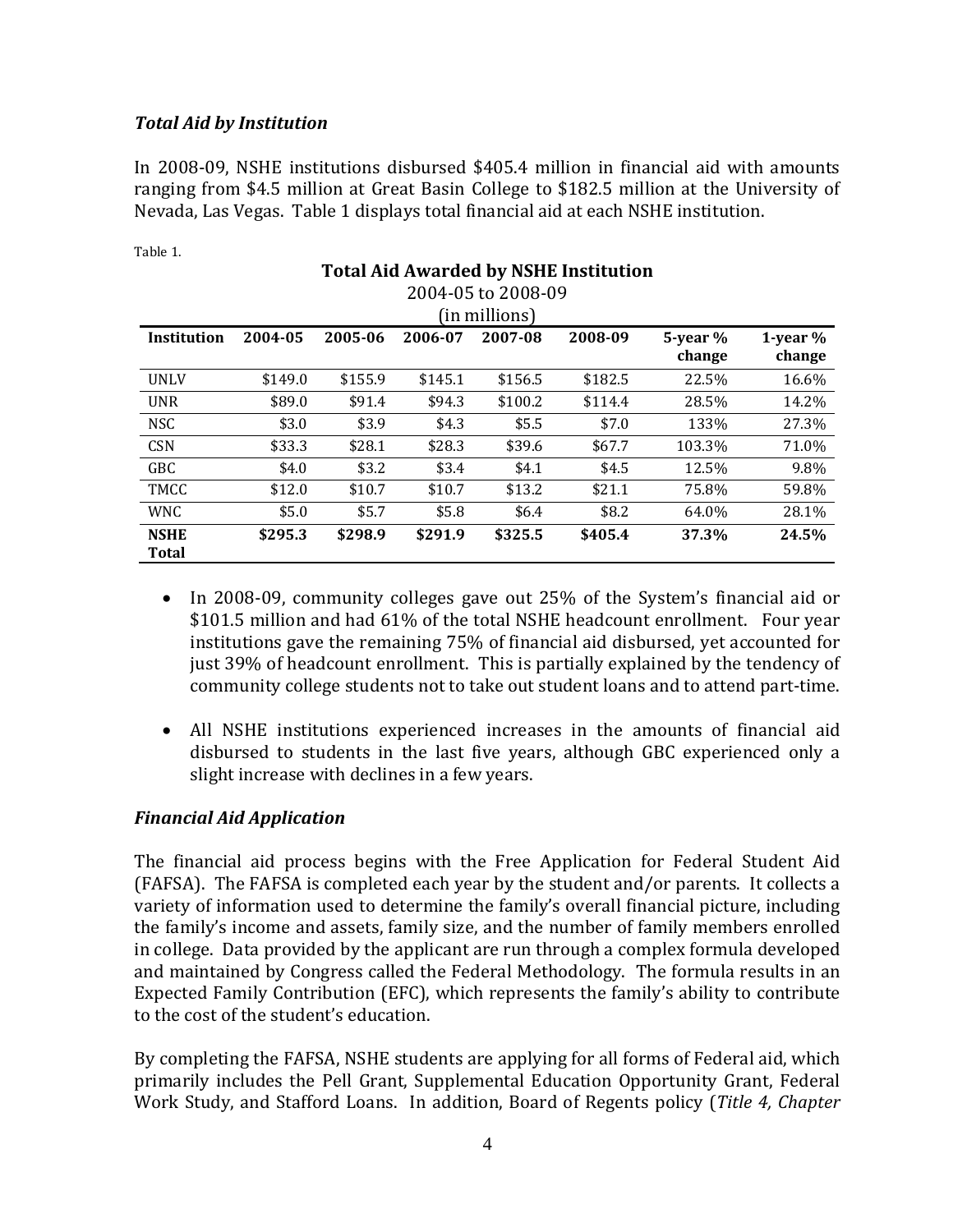*18, Section 18*) requires that the Regents' Higher Education Opportunity Award funds be awarded according to federal methodology, thus requiring the FAFSA. Without a FAFSA, NSHE institutions are not able to equitably assess a student's need. Not all students who apply receive financial assistance. Some students do not end up matriculating, while some do not complete their financial aid files by providing supplemental documents as requested by the institution. Some students fail to maintain satisfactory academic progress during a prior award year and may owe money back to the Federal government or be delinquent on a federal loan. Finally, some students are only eligible for student loans, and they choose not to borrow money. The aforementioned students would not be included in the number of funded FAFSA applications.

NSHE began collecting FAFSA application numbers beginning in 2005-06. Table 2 displays the FAFSA application numbers by institution and also indicates how many of the FAFSA filers received any type of financial assistance.

|                      | 2005-06        |               | 2006-07        |               | 2007-08        |               | 2008-09        |               |
|----------------------|----------------|---------------|----------------|---------------|----------------|---------------|----------------|---------------|
|                      | <b>Applied</b> | <b>Funded</b> | <b>Applied</b> | <b>Funded</b> | <b>Applied</b> | <b>Funded</b> | <b>Applied</b> | <b>Funded</b> |
| <b>UNR</b>           | 10.301         | 5,501         | 9.475          | 5,697         | 9,952          | 5,967         | 11,287         | 6,216         |
| <b>UNLV</b>          | 24,210         | 11,018        | 21,641         | 10,748        | $*16,909$      | $*12,574$     | 19,113         | 16,532        |
| <b>NSC</b>           | 1,111          | 808           | 1,473          | 876           | 1,642          | 992           | 1.949          | 850           |
| <b>CSN</b>           | 15,137         | 5,612         | 15,088         | 5,199         | 16,233         | 6,655         | 24,236         | 9,777         |
| GBC                  | 1,049          | 416           | 1,111          | 422           | $*1,305$       | 438           | 1,442          | 765           |
| TMCC                 | 5,320          | 2.419         | 5,165          | 2,364         | 5,638          | 2,822         | 7.374          | 3,661         |
| WNC.                 | 1,980          | 1,079         | 1,907          | 1,007         | 2,075          | 1,042         | 2,765          | 1,396         |
| <b>NSHE</b><br>Total | 59,108         | 26,853        | 55,860         | 26,313        | $*53,754$      | *30,490       | 68,166         | 39,197        |
|                      |                |               |                |               |                |               |                |               |

**FAFSA Applications by Institution** 2005-06 to 2008-09

Note: While numbers are unduplicated at each institution, the total may include duplicated numbers for students who applied at more than one institution.

\*UNLV and GBC's numbers for 2007-08 were revised due to counting differences.

Table 2.

- FAFSA applications increased 26.8% systemwide from 2007-08 to 2008-09, probably due to the declining economy and rising unemployment rate. Yet, in
- 2008-09 only 45.4% of NSHE students applied for financial aid using the FAFSA.
- In 2008-09, 57.5% of FAFSA filers received financial assistance. FAFSA filers are more likely to receive aid than the general student population, of which 35.6% received aid in 2008-09.

*It should be noted that many NSHE institutions are again experiencing dramatic increases in FAFSA applications for 2009-10. At the time of this report, with three months remaining in the award year, volume already exceeded the total volume for 2008-09. NSHE financial aid offices are increasing efforts to encourage students to file a FAFSA.*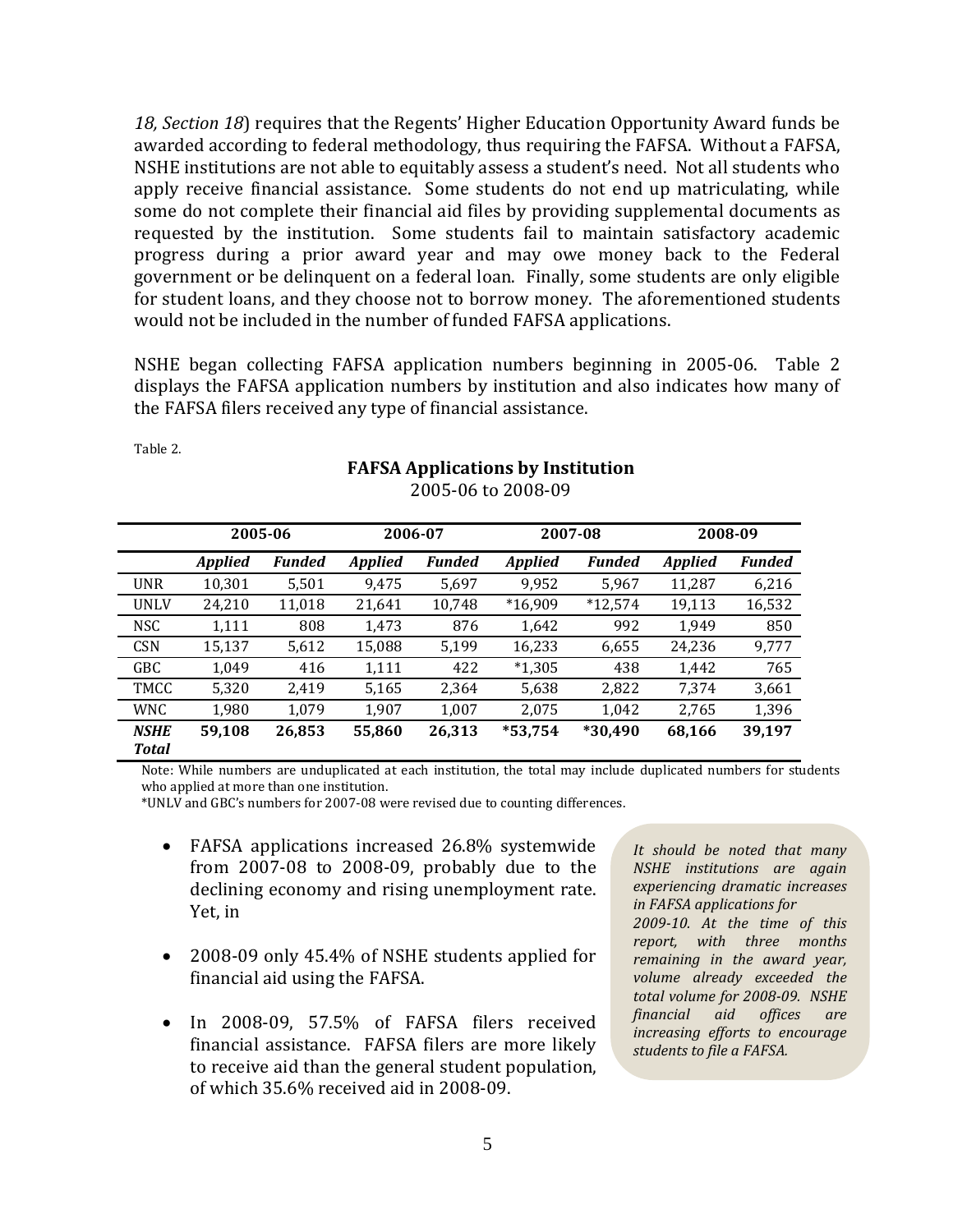#### *Unmet Need*

Eligibility for need-based financial aid is determined by subtracting the student's Expected Family Contribution from the cost of attendance (see Appendix A). The cost of attendance varies by student and is based on factors such as residency status, full or part-time enrollment and living arrangements (on or off-campus). The resulting figure is the student's overall financial need. Ideally, financial aid offices would prefer to meet every student's total financial need. Due to limits in financial aid resources, most students are provided a financial aid package that is less than their financial need, which then creates an unfunded gap known as the unmet need. Students must make up this gap on their own, either through work or by other means. Unmet need is calculated as follows:

- Cost of Attendance {includes educational and required fees, books and living expenses}
- Expected Family Contribution {from the FAFSA}
- = Financial Need {educational expenses that the student cannot cover}
- Total Financial Aid Awarded {includes grants, scholarships, work study and loans}
- **= Unmet Need** {the gap that institutions are unable to fill due to lack of resources}

If the calculated value of financial need is positive, the student is eligible to receive needbased assistance such as grants, work study and need-based loans. After subtracting the total amount of financial aid from all sources, an unmet need value is determined, which is the remaining amount of money a student needs to meet their cost of attendance. For the purposes of this report, unmet need is calculated by totaling all unmet need for FAFSA filers enrolled at each NSHE institution. The resulting figure for NSHE is \$183.3 million. Table 3 displays total unmet need by NSHE institution, as well as the average unmet need per student.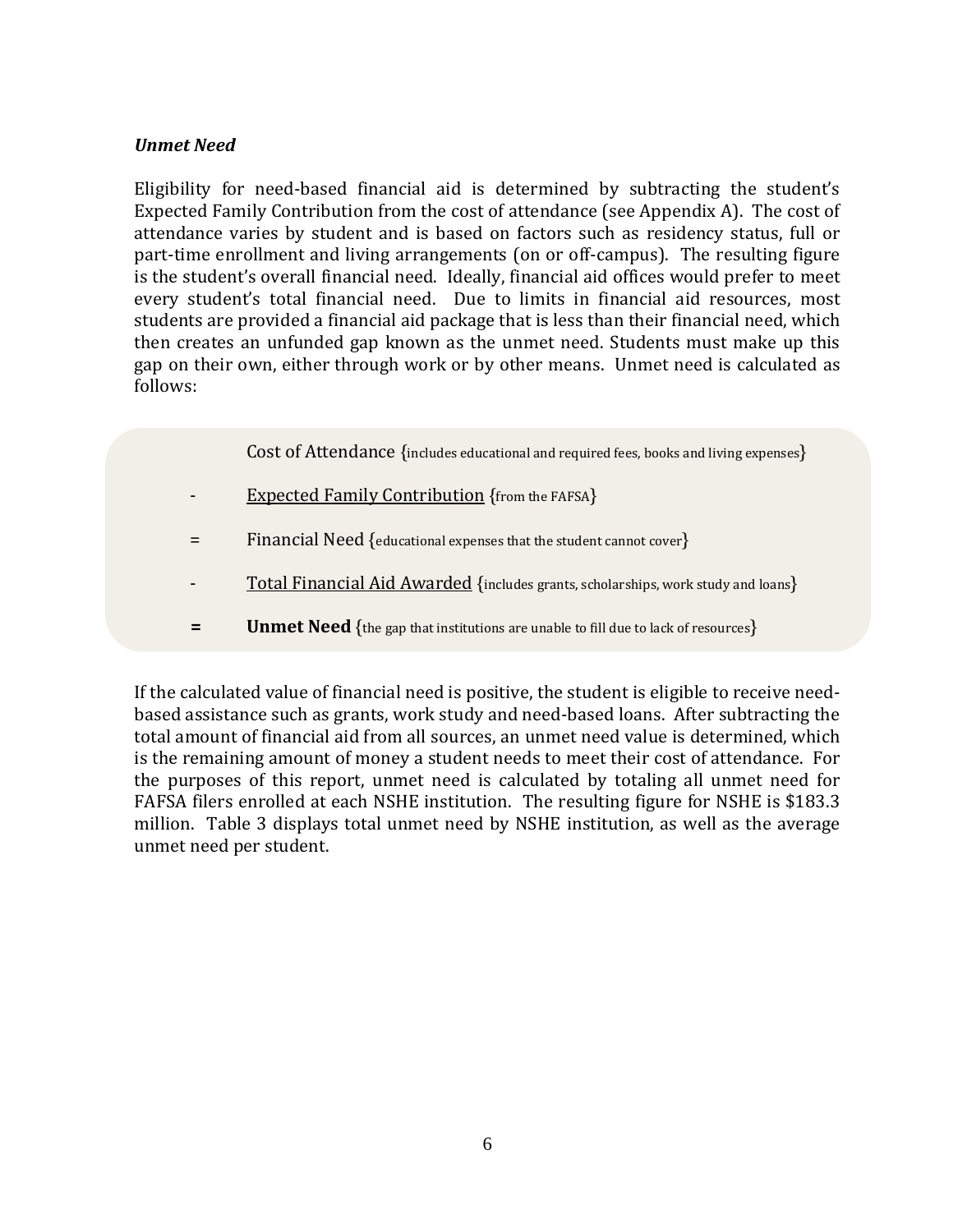| THI HIIIIIOIIS L   |                                   |                                     |  |  |  |  |  |
|--------------------|-----------------------------------|-------------------------------------|--|--|--|--|--|
| <b>Institution</b> | <b>Total</b><br><b>Unmet Need</b> | <b>Average</b><br><b>Unmet Need</b> |  |  |  |  |  |
| <b>UNLV</b>        | \$51.7                            | \$3,486                             |  |  |  |  |  |
| <b>UNR</b>         | \$25.3                            | \$5,700                             |  |  |  |  |  |
| <b>NSC</b>         | \$1.7                             | \$4,369                             |  |  |  |  |  |
| <b>CSN</b>         | \$53.5                            | \$6,203                             |  |  |  |  |  |
| <b>GBC</b>         | \$3.10                            | \$4,045                             |  |  |  |  |  |
| <b>TMCC</b>        | \$15.4                            | \$4,835                             |  |  |  |  |  |
| <b>WNC</b>         | \$4.7                             | \$4,329                             |  |  |  |  |  |
| <b>NSHE Total</b>  | \$155.4                           |                                     |  |  |  |  |  |

#### **NSHE Unmet Need for FAFSA Filers** 2008-09 (in millions)

• The total unmet need in the NSHE for 2008-09 was 74% greater than the 2007-08 unmet need total of \$89.3 million.

## *Types of Financial Aid*

Students and their families are expected to contribute to the cost of attending college based on their ability to pay. Financial aid is available to assist students with paying for their education. Students are assisted through several different types of awards, including the following:

- *Grants* are forms of aid that are non-repayable and are not tied to service or employment.
- *Grants-in-Aid* are an off-set of student tuition and fees for qualifying students (examples include athletes and graduate assistants).
- *Scholarships* are non-repayable forms of aid and are frequently merit-based and/or privately funded. The state-funded Governor Guinn Millennium Scholarship falls into this category.
- *Loans* must start to be repaid upon graduation or enrollment in less than six credits.
- *On-campus Student Employment* programs create jobs for students while attending college.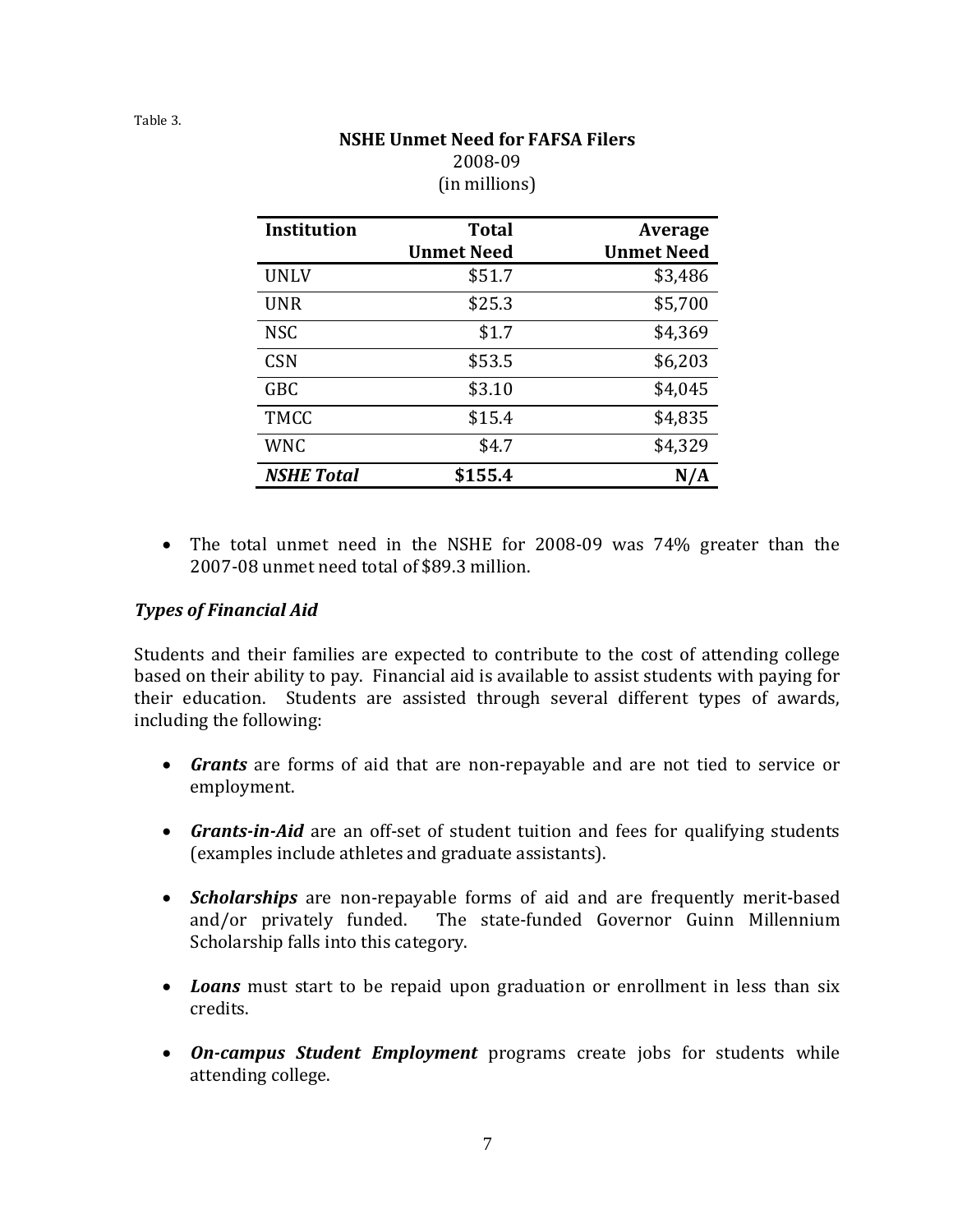Figure 2 illustrates the percent distribution of the types of financial aid awarded across the NSHE, while Table 4 displays the one-year and five-year trend by the total amount and percent increase of disbursements by award type.



• In 2008-09, student loans continued to be the most common form of financial aid awarded, while grants-in-aid accounted for the lowest portion.

Table 4.

#### **NSHE Financial Aid Awarded by Type** 2004-05 to 2008-09 (in millions)

| <b>Types of Aid</b>                                    | 2004-05 | 2005-06 | 2006-07 | 2007-08 | 2008-09 | $5$ -year $%$<br>change | $1-year%$<br>change |
|--------------------------------------------------------|---------|---------|---------|---------|---------|-------------------------|---------------------|
| Grants                                                 | \$54.3  | \$52.2  | \$57.9  | \$65.0  | \$95.8  | 76.4%                   | 47.4%               |
| $Grants-in-Aid*$                                       | \$13.2  | \$15.3  | \$11.3  | \$12.1  | \$12.7  | $-3.8\%$                | 5.0%                |
| Scholarships                                           | \$54.6  | \$55.9  | \$51.5  | \$60.5  | \$59.6  | 9.2%                    | $-1.5%$             |
| Loans                                                  | \$130.2 | \$134.4 | \$135.0 | \$144.2 | \$188.0 | 44.4%                   | 30.4%               |
| On-campus<br>Student<br>Employment                     | \$43.0  | \$41.1  | \$36.2  | \$43.7  | \$49.3  | 14.7%                   | 12.8%               |
| <b>NSHE Total</b>                                      | \$295.3 | \$298.9 | \$291.9 | \$325.5 | \$405.4 | 37.3%                   | 24.5%               |
| <b>Total</b><br><b>NSHE</b><br><b>Without</b><br>Loans | \$165.1 | \$164.5 | \$156.9 | \$181.3 | \$217.4 | 31.7%                   | 19.9%               |

\*2008-09 Grants-in-Aid do not include Faculty/Staff/Dependent grants-in-aid; the other years do include this category.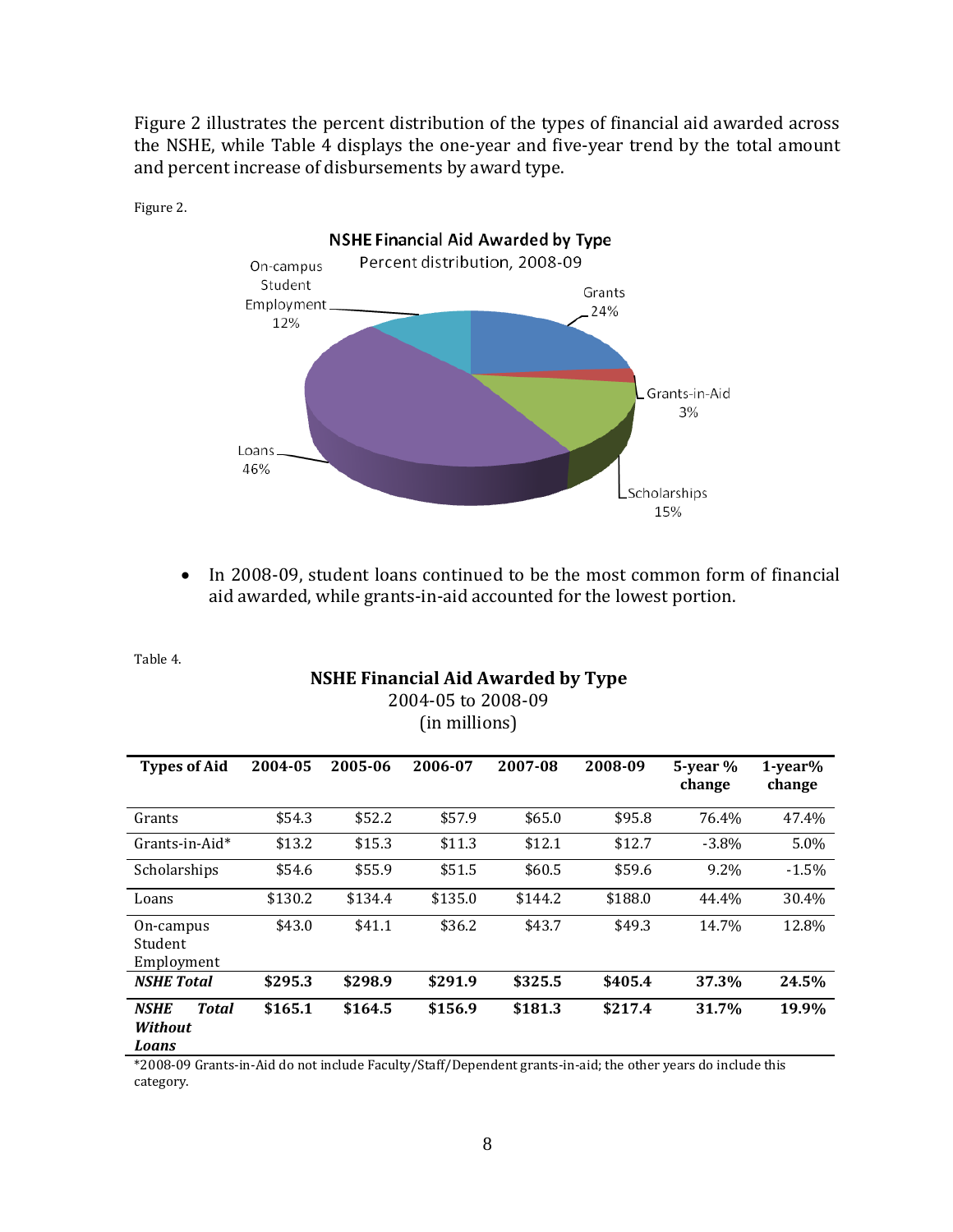- Although student loans account for a significant portion of financial aid awarded to students, the five-year increase in grants of 76.4% was greater than the increase in student loans of 44.4%.
- The year-to-year growth in grants between 2007-08 and 2008-09 was 47.4%, due primarily to the increase in the number of Pell recipients.
- The amount of financial aid disbursed to students decreases significantly if student loans are removed, as does the growth rate.

#### *Source of Financial Aid*

Financial aid is funded from a variety of sources, both public<br>and private. Federal aid is authorized by the U.S. Federal aid is authorized by the U.S. Department of Education under the Title IV program. State aid comes from direct state appropriations and the Millennium Scholarship Program. Institutional aid is Millennium Scholarship Program. comprised of funds from registration fees as well as selfsupporting programs. Private aid comes from sources other than federal, state or institutional, such as private scholarship donors and foundations. Federal and state governments contribute the bulk of financial aid funds, providing a total of \$331.8 million, or 81.8% of the financial aid dollars awarded during the 2008-09 academic year. Figure 3 shows the 2008-09 percent distribution for all sources and Table 5 shows the five-year history in terms of actual dollar amounts.

*Faced with annual higher education cost increases, students, families and financial aid professionals combine various personal, federal, state, institutional and private resources to pay the costs of the student's higher education. Federal aid is considered the foundation of financial aid, with other aid sources designed to build upon top of federal programs before spending state and institutional resources. Private funding, typically in the form of scholarships, demonstrates the community's commitment towards helping students graduate from college.*



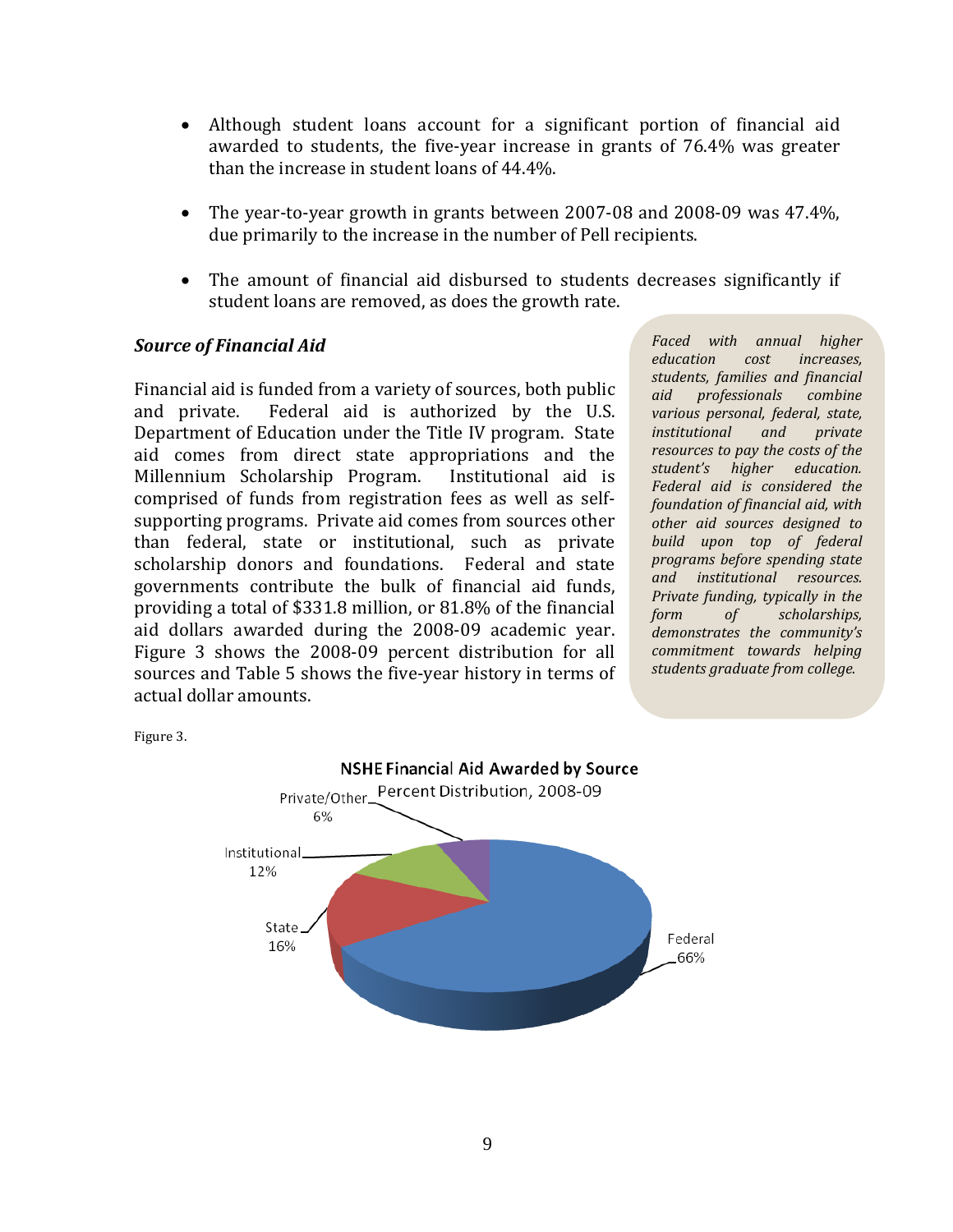• Institutional aid includes the Regents' Higher Education Opportunity Award program that is generated from a portion of registration fee increases approved by the Board biennially (Board *Handbook,* Title 4, Chapter 17).

Table 5.

| $\mathcal{L}$ . The set of the set of $\mathcal{L}$<br>(in millions) |          |         |         |         |         |                         |                      |  |
|----------------------------------------------------------------------|----------|---------|---------|---------|---------|-------------------------|----------------------|--|
| Sources of<br>Aid                                                    | 2004-05  | 2005-06 | 2006-07 | 2007-08 | 2008-09 | $5$ -year $%$<br>change | 1-year $%$<br>change |  |
| Federal                                                              | \$173.4  | \$173.4 | \$174.5 | \$191.1 | \$266.3 | 53.6%                   | 38.8%                |  |
| State                                                                | \$75.8   | \$78.2  | \$61.7  | \$56.3  | \$65.5  | $-13.6%$                | 16.3%                |  |
| Institutional                                                        | \$25.1   | \$23.5  | \$41.2  | \$55.2  | \$47.9  | 90.8%                   | 13.2%                |  |
| Private/Other                                                        | \$21.0   | \$23.8  | \$14.5  | \$22.9  | \$25.7  | 22.4%                   | 12.2%                |  |
| <b>NSHE Total</b>                                                    | \$295.30 | \$298.9 | \$291.9 | \$325.5 | \$405.4 | 37.3%                   | 24.5%                |  |

**NSHE Financial Aid Awarded by Source** 2004-05 to 2008-09

• Over the past five years, institutional financial aid experienced the greatest growth rate, but federal sources grew the most in actual dollars.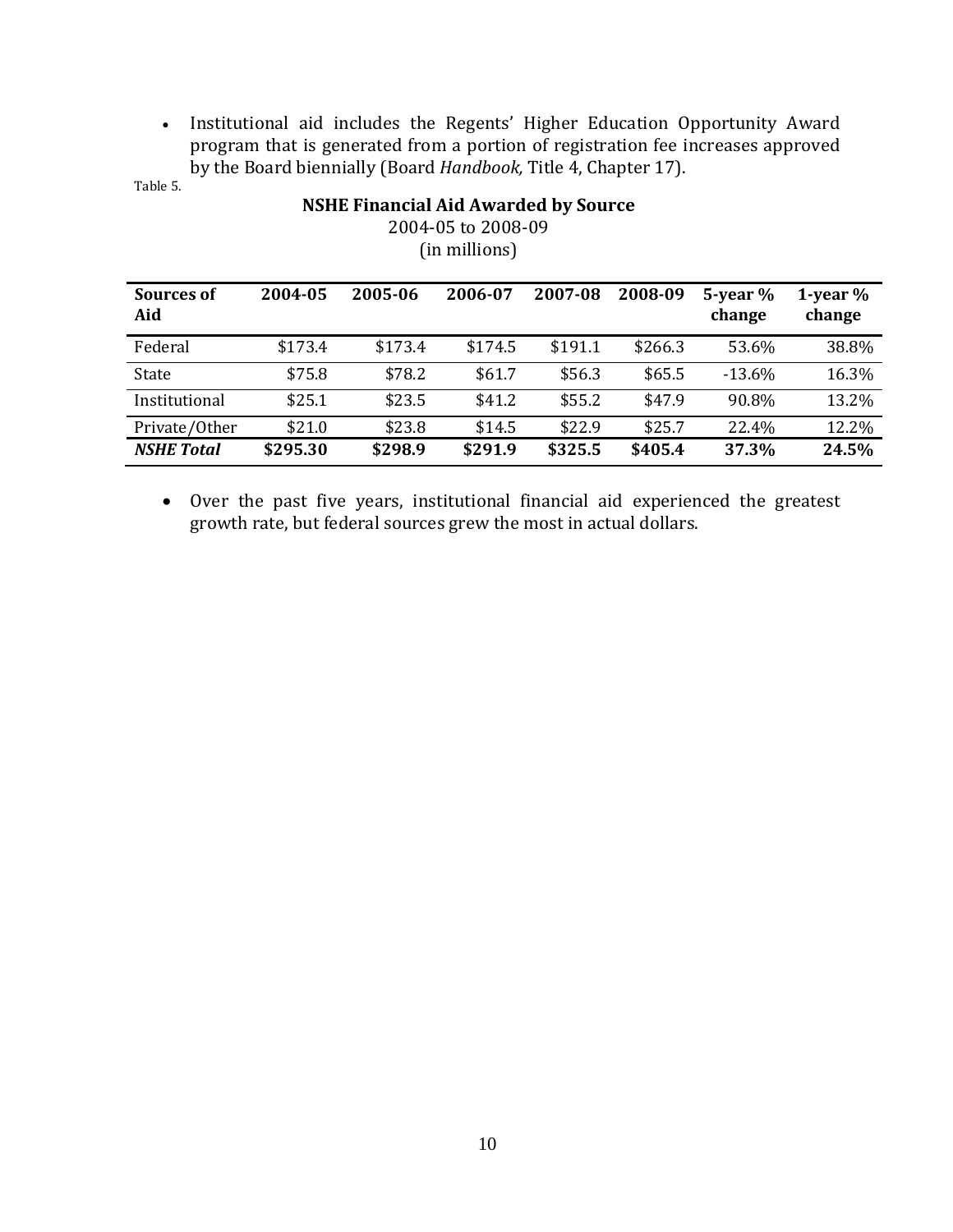## • Private/other scholarships remained constant until 2007-08, again due to the to the to the to the to the to the to the to the to the to the to the to the to the to the to the to the to the to the to the to the to the to aforementioned methodology change in scholarship reporting. NSHE Financial Aid Recipients.

In order to paint an overall picture of NSHE financial aid, it is important to look at financial aid recipients. While financial aid is available to both full- and part-time students, many part-time students choose not to apply for aid or do not qualify due to full-time employment. Consequently, institutions with higher levels of part-time students tend to report a lower percentage of students receiving some form of financial assistance.

In the 2008-09 academic year, 35.6% of all NSHE students received some type of financial aid. Of the students who received aid, the average award amount was \$7,578. Table 6 provides the total number of students receiving aid and average award amounts, as well as the percentage of the student population receiving aid at each institution.

Table 6.

| <b>Institution</b> | $#$ of<br><b>Students</b><br>Receiving<br>Aid | <b>Annual</b><br>Average<br>Award<br><b>Amounts</b> | <b>Unduplicated</b><br><b>Headcount</b> | % of Total<br><b>Student</b><br><b>Population</b><br><b>Receiving Aid</b> |
|--------------------|-----------------------------------------------|-----------------------------------------------------|-----------------------------------------|---------------------------------------------------------------------------|
| <b>UNLV</b>        | 17,408                                        | \$10,486                                            | 35,868                                  | 48.5%                                                                     |
| <b>UNR</b>         | 11,545                                        | \$9,910                                             | 19,633                                  | 58.8%                                                                     |
| <b>NSC</b>         | 1,163                                         | \$5,986                                             | 3,172                                   | 36.7%                                                                     |
| <b>CSN</b>         | 15,252                                        | \$4,441                                             | 59,691                                  | 25.6%                                                                     |
| <b>GBC</b>         | 1,149                                         | \$3,919                                             | 4,926                                   | 23.3%                                                                     |
| <b>TMCC</b>        | 4,989                                         | \$4,232                                             | 19,035                                  | 26.2%                                                                     |
| <b>WNC</b>         | 1,992                                         | \$4,130                                             | 7,808                                   | 25.5%                                                                     |
| <b>NSHE Total</b>  | 53,498                                        | \$7,578                                             | 150,133                                 | 35.6%                                                                     |

#### **Number of NSHE Financial Aid Recipients & Average Award Amount** 2008-09

Note: For the purposes of this report, annual unduplicated headcount figures are as reported by each institution to IPEDS and do not correspond to the official headcount figures reported to NSHE that are for semester only and are unduplicated across the System. Number of students receiving aid includes aid from all sources, federal, state, institutional and private. Not all financial assistance requires the FAFSA.

- Community college awards are predictably lower than those at the universities.
- UNR awards financial aid to the greatest percent of the student population. UNLV grants the highest average award.
- Between 2007-08 and 2008-09, the NSHE total number of students receiving financial assistance increased by nearly 8,000 students, while the total annual unduplicated headcount increased by 1,343 students. Additionally, the NSHE percent of the total student population receiving assistance increased from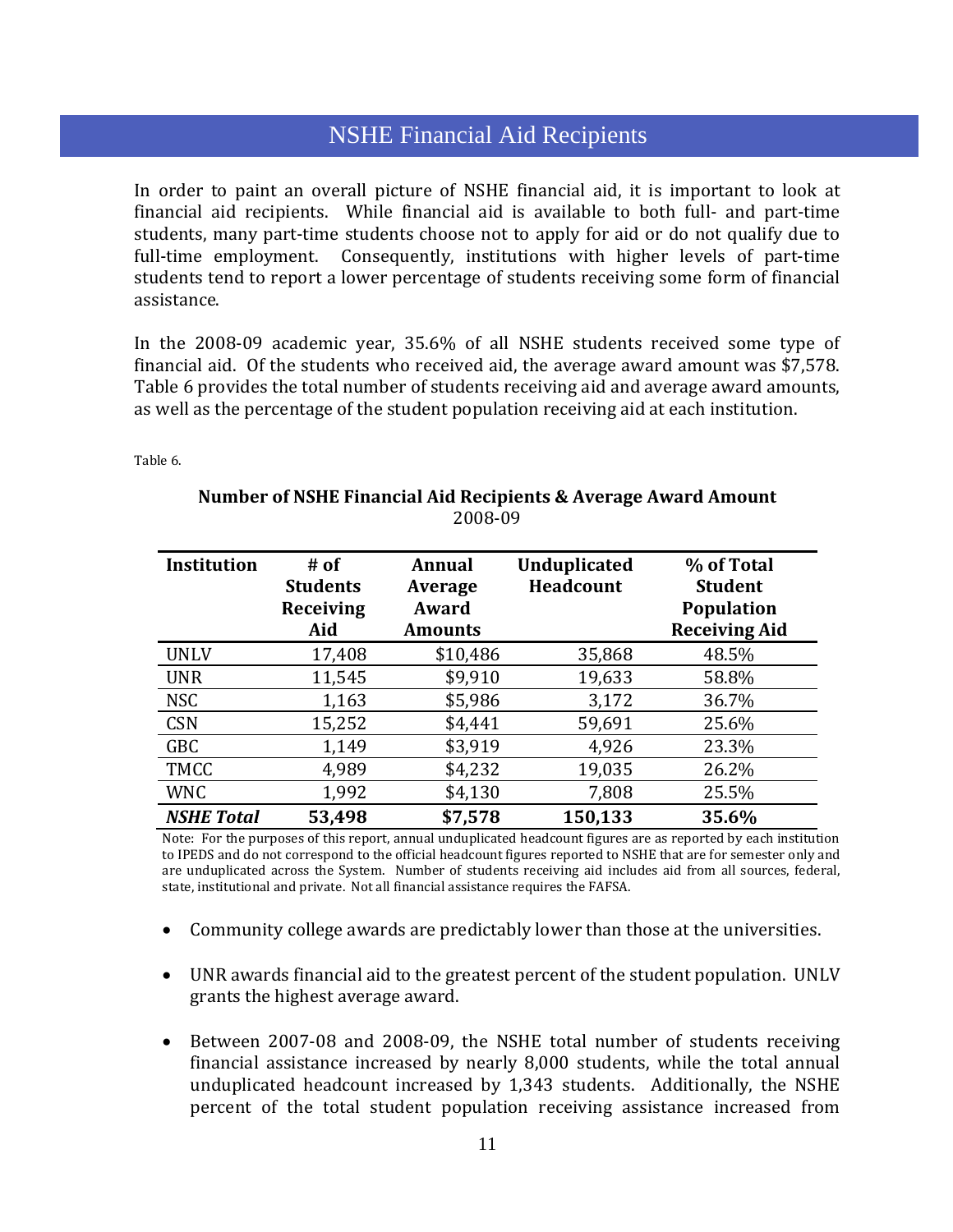30.7% to 35.6% during the same time period. Coupled with the 26.8% increase in FAFSA applications, this paints a vivid picture. More NSHE students are financially needy and applying for financial aid than ever before.

#### *Ethnicity*

Table 7 provides the ethnic distribution for financial aid recipients for 2008-09 by aid category.

Table 7.

|                           | Grants | <b>Grants-in-Aid</b> | <b>Scholarships</b> | Loans | <b>Student</b><br><b>Employment</b> | <b>Total</b> |
|---------------------------|--------|----------------------|---------------------|-------|-------------------------------------|--------------|
| Native American           | 2.9%   | 5.5%                 | 1.9%                | 1.9%  | $2.7\%$                             | 2.3%         |
| Asian/Pacific<br>Islander | 10.3%  | 8.5%                 | 10.9%               | 10.3% | 8.7%                                | 10.4%        |
| <b>Black</b>              | 16.3%  | 6.4%                 | 7.5%                | 12.1% | 12.1%                               | 10.9%        |
| Hispanic                  | 16.4%  | 10.0%                | 19.8%               | 10.8% | 10.9%                               | 16.1%        |
| White                     | 54.1%  | 69.6%                | 59.9%               | 64.9% | 65.6%                               | 60.3%        |
| <b>NSHE Total</b>         | 100%   | 100%                 | 100%                | 100%  | 100%                                | 100%         |

## **NSHE Financial Aid Recipients by Ethnicity and Aid Program 2008-09**

Note: Based on self-reported data by student. Contains duplicated figures.

- The percentage of White students receiving financial aid (60.3%) is virtually identical to the overall NSHE White student population percentage of 60.8%.
- The percentage of Black students receiving financial aid (10.9%) is higher than the percentage of overall NSHE Black student population (7.8%).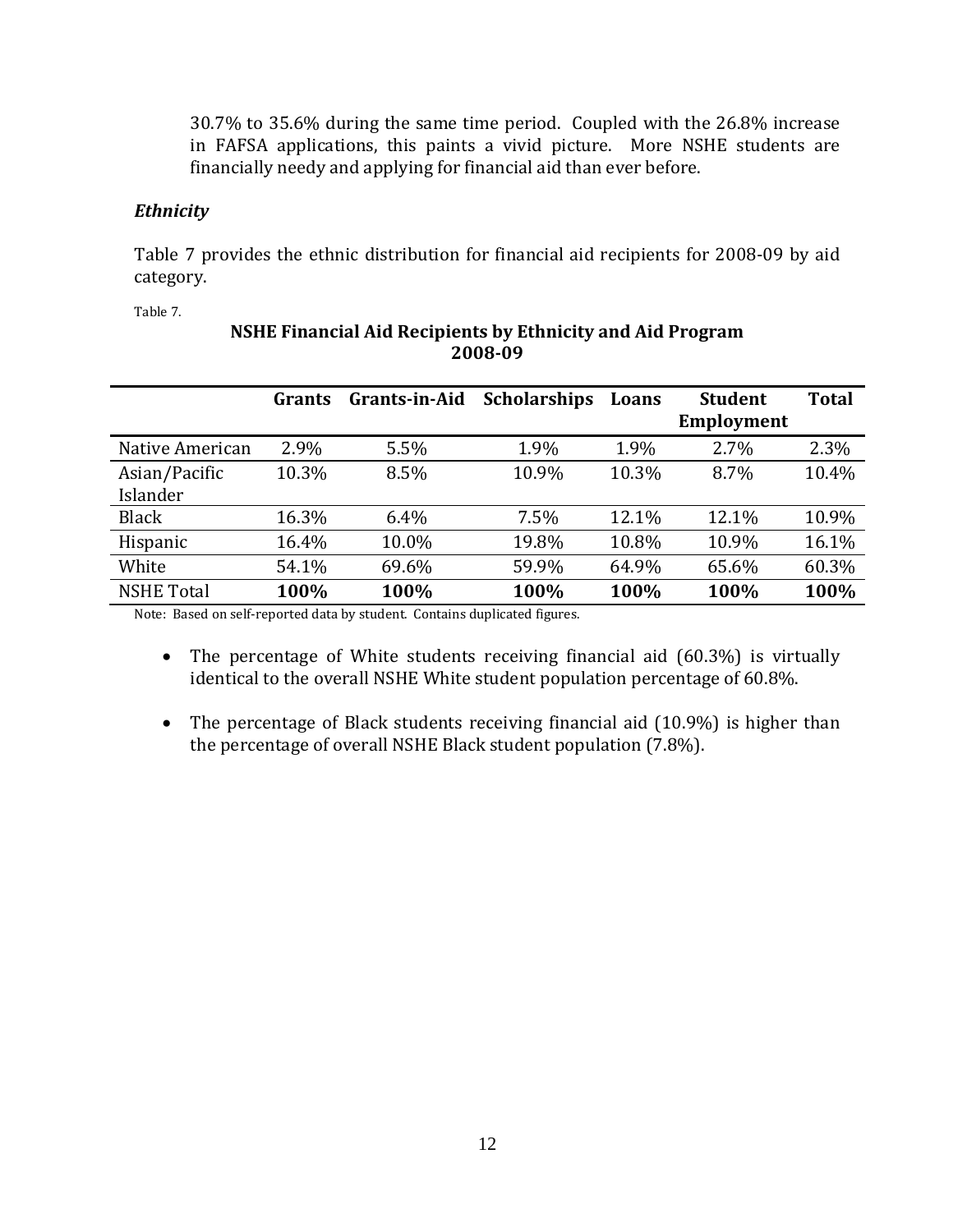# Need-based Aid

Families are expected to bear the primary responsibility of paying for college. When they cannot pay all of the costs, need-based financial aid programs can help with the difference between the cost of attendance and what the family is expected to pay (EFC). Low registration fees tend to keep access to NSHE institutions reasonably affordable for

many Nevadans. Nonetheless, the majority of students still face financial barriers in attending college, because registration fees comprise only between 12% and 17% of the total costs that students face in going to college.

Need-based financial aid is awarded on the basis of the financial need of the student. Recipients must meet a standard of need using measures such as Expected Family Contribution (EFC) and cost of attendance, previously described. In order to receive needbased financial aid, a student must complete the Free Application for Federal Student Aid (FAFSA). By completing the FAFSA, student eligibility is determined for need-based grants, loans and work-study programs. NSHE requires students to complete the FAFSA to qualify for aid under the Regents' Higher Education Opportunity Award.

*According to the National Association of State Student Grant and Aid Programs'* 39th Report State-Sponsored Student Financial Aid, *Nevada ranks 30th in the nation in providing state-funded grant aid to students and 28th in the nation in providing state-funded needbased grant aid.*

Figure 4 displays need-based aid as a percent of total aid awarded.

Figure 4.



- Need-based financial aid represents about 34.4% of the aid awarded throughout the NSHE in 2008-09.
- Despite the significant increase in grants to students, need-based aid continues to decline as a percentage of total financial aid. For 2008-09, this decline can be attributed to the larger increase in non-need-based student loans.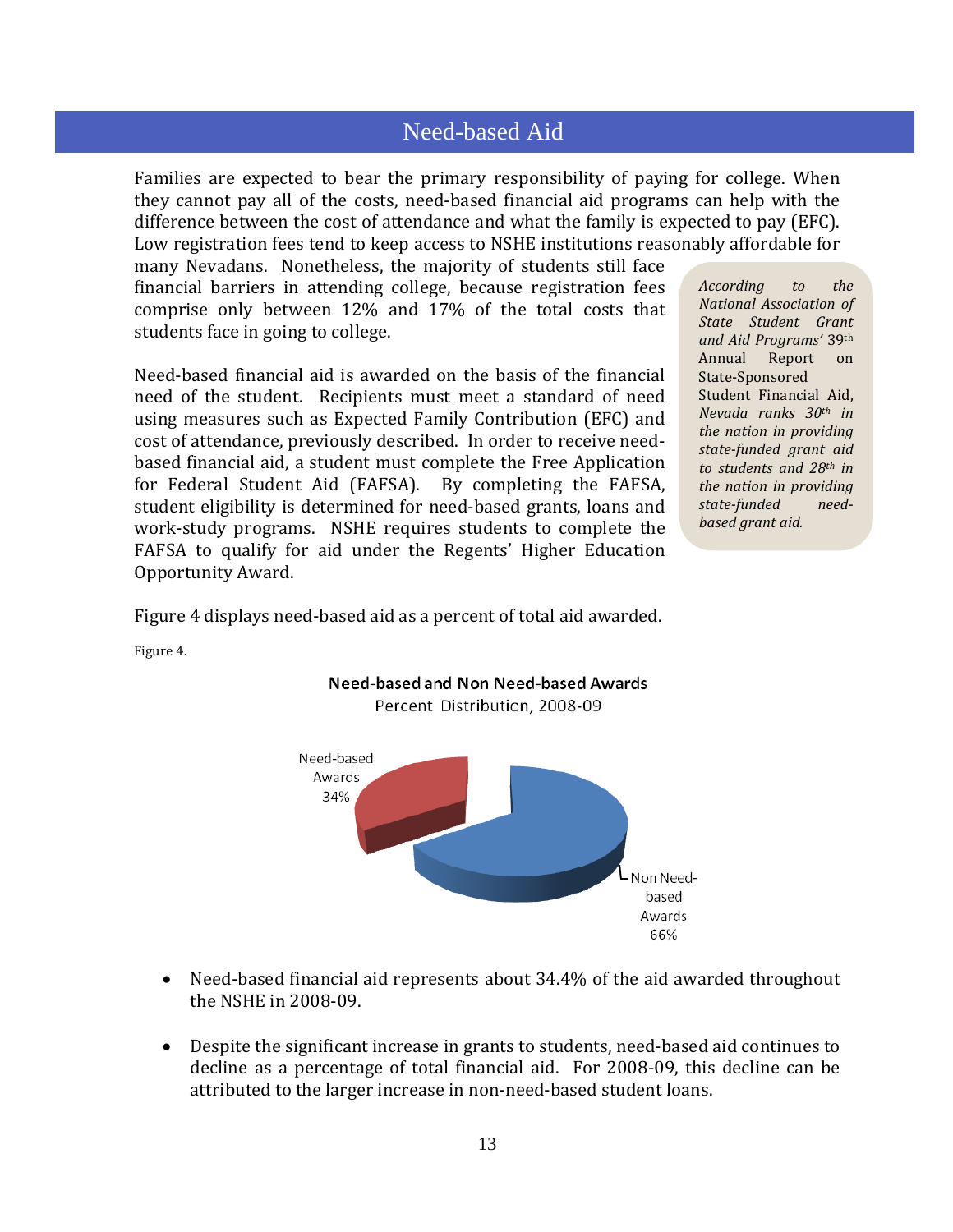Need-based aid is delivered to students in a variety of fashions. The majority of aid arrives in the form of loans (generally low interest, federally supported loans) that help students cover the various costs of attendance. Table 8 displays the percent distribution of need-based and non-need based aid awarded by type for 2008-09.

Table 8.

## **NSHE Need-based Aid vs. Non-Need-based Aid**  2008-09 (in millions)

|                       | <b>Need-based Aid</b> | Non-Need-based Aid | % of Total Aid that<br>is Need-based |
|-----------------------|-----------------------|--------------------|--------------------------------------|
| Grants                | \$63.9                | \$31.9             | 66.7%                                |
| Grants-in-Aid         | \$1.2                 | \$11.5             | 9.4%                                 |
| Scholarships          | \$.7                  | \$58.9             | 1.2%                                 |
| Loans                 | \$69.3                | \$118.7            | 36.9%                                |
| Student<br>Employment | \$4.3                 | \$45.0             | 8.7%                                 |
| <b>NSHE Total</b>     | \$139.4               | \$266.0            | 34.4%                                |

• Grants and loans are the primary forms of need-based aid awarded in 2008-09, while scholarships, student employment, and loans comprise the bulk of nonneed-based aid

#### *Pell Grants*

Pell Grants constitute the primary source of federal need-based grants that are specifically aimed at assisting students in obtaining an undergraduate degree. For students who qualify, Pell Grants make up the foundation of their financial aid award package, to which aid from other Federal and non-Federal sources might be added. Students may receive only one Pell Grant per term and cannot receive Pell funds from more than one institution at a time.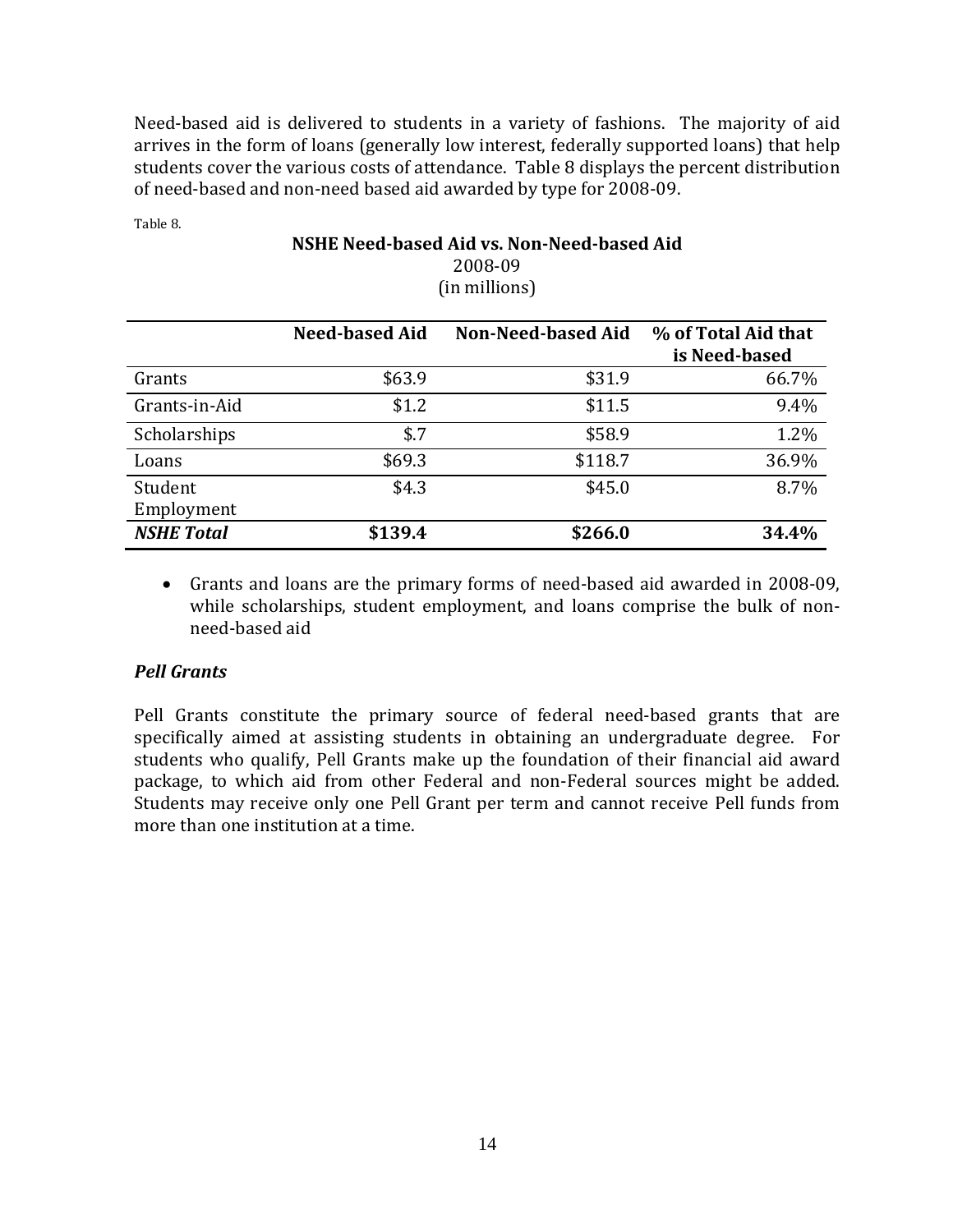Figure 5 illustrates the trend in the average Pell award received by students over the past five years.

Figure 5.



**NSHE Average Annual Pell Disbursements**

- Average annual Pell Grant disbursements increased significantly in 2008-09. This is due to the increase in Pell Grants authorized by Congress and funded in part by the American Recovery and Reinvestment Act (ARRA). ARRA funds are not scheduled to continue past the current academic year. However, Congress recently ensured the continued increase in Pell Grants, despite the sunset of ARRA funds.
- Nationally, the average Pell Grant disbursement per recipient was \$2,973 in 2008-09. *(*Source: The College Board, *Trends in Student Aid 2009.)*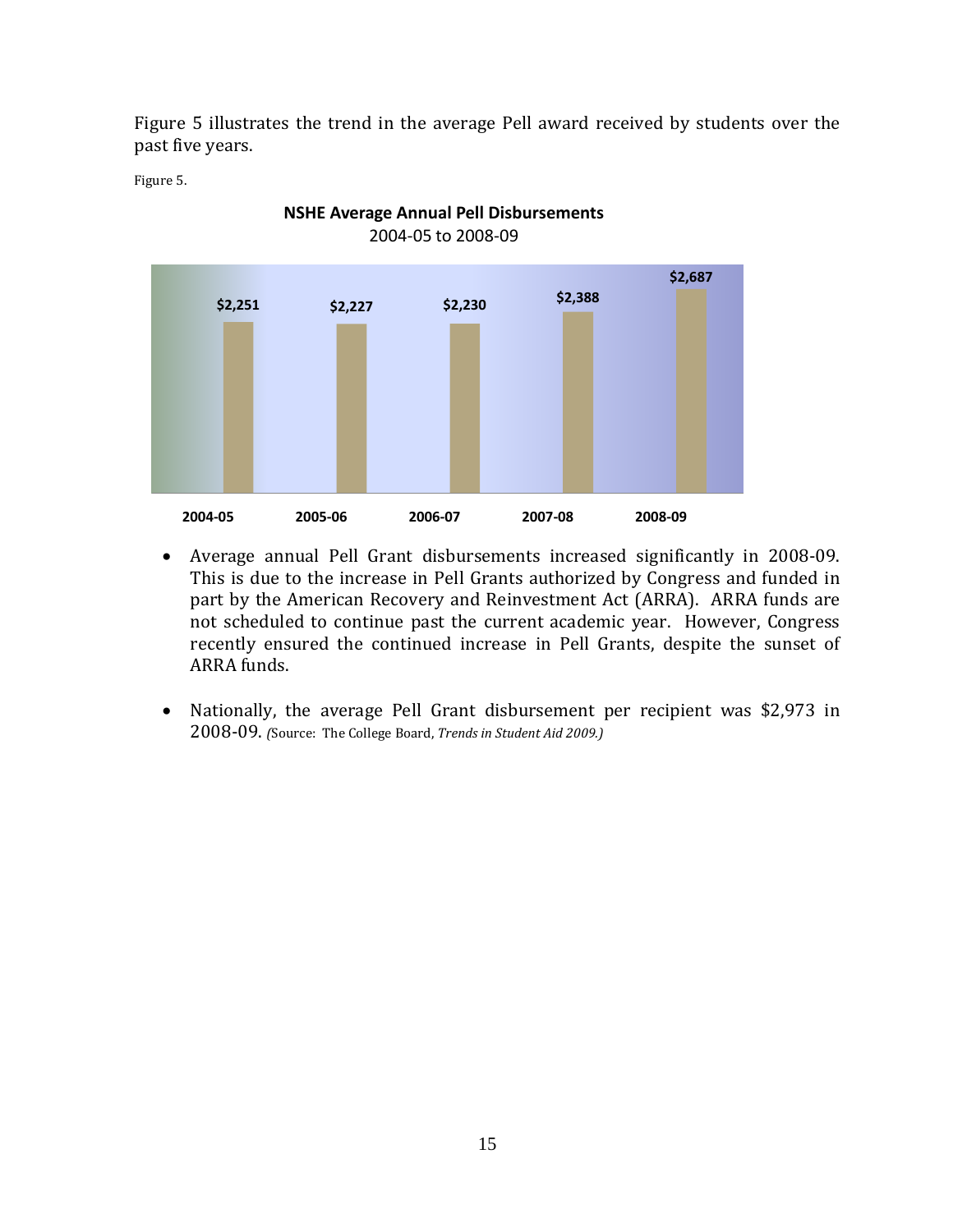Table 9 demonstrates the five-year trend in Pell Grant recipients, disbursements, and average annual disbursement.

**NSHE Pell Grant Trends**

Table 9.

|                                        | 2004-05 to 2008-09 |         |         |         |         |  |  |
|----------------------------------------|--------------------|---------|---------|---------|---------|--|--|
|                                        | 2004-05            | 2005-06 | 2006-07 | 2007-08 | 2008-09 |  |  |
| Pell Recipients                        | 15,050             | 13,513  | 12,803  | 13,699  | 16,804  |  |  |
| Pell<br>Disbursements<br>(in millions) | \$33.9             | \$30.1  | \$28.5  | \$32.6  | \$45.2  |  |  |
| Average<br>Annual Pell<br>Disbursement | \$2,251            | \$2,227 | \$2,230 | \$2,388 | \$2,687 |  |  |

• The number of Pell Grant recipients increased by 3,105 students, or 22.7%, from 2007-08 to 2008-09. Expenditures also increased, by \$12.6 million, or 38.7%.

• The national five year trend for total Pell Grant expenditures shows a 19% decrease in total Pell Grant expenditures, compared to NSHE's 33.3% increase over the same time period. *(*Source: The College Board, *Trends in Student Aid 2009.)*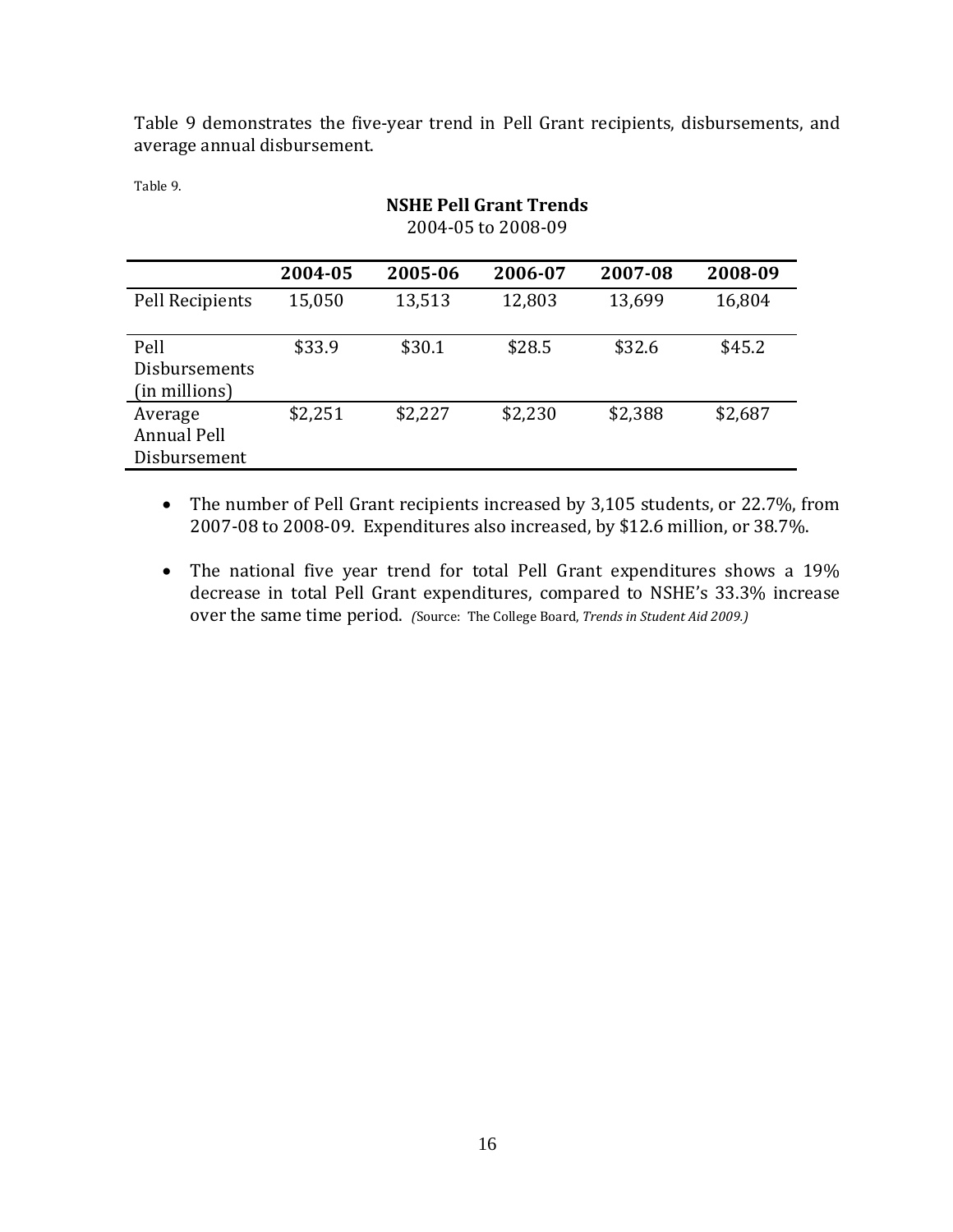## Student Loans

The category of student loans includes federal, state, and institutionally funded loan programs. Student loans continue to be the most common form of financial assistance

for students. When personal resources, grants, scholarships, and student employment do not cover a student's cost of attendance, the student is left with the last option to borrow money to continue to finance their education. National trends show significant increased reliance on student debt to fund the costs of higher education and students at all income levels are borrowing for their educational expenses.

The sub-category of federal loans includes Ford Direct Stafford Loans (both subsidized and unsubsidized, with the United States Department of Education as the lender), Federal Family Education Loan Program (FFELP) Stafford Loans (both subsidized and unsubsidized, with banks as the lenders), Parent Loans for Undergraduate Students (PLUS, with banks as the lenders) and Perkins Loans (where the institution serves as the lender with funds initially provided by the federal government). Interest rates range from 5% for Perkins Loans to 8.5% for PLUS<br>loans. The government subsidizes or waives interest for The government subsidizes or waives interest for students borrowing subsidized loans, provided they remain enrolled in a minimum of six credits. Accompanying the enrolled in a minimum of six credits. increasing reliance on student loans is the enormous increase in

*As recently as March 2010, significant changes occurred in the Federal student loan landscape. Congress passed major education legislation as part of the health care bill reconciliation process. All new student loans disbursed after July 1, 2010 may only be processed through the Federal Direct Stafford Loan program. Under this program, all loans are originated through the Federal government and banks are no longer involved in the process. Students borrow and repay the Federal government. We will not see the ramifications of this legislation for two years, when the 2010-11 Financial Aid Report is produced.*

unsubsidized loans and PLUS loans. The federal government does not subsidize the interest on these types of loans. Consequently, borrowers must either make interest payments on the loans immediately after disbursement or have the interest capitalized into the principal while the student remains enrolled at least half time.

Figure 6 provides total NSHE loan growth over the past five years.



Figure 6.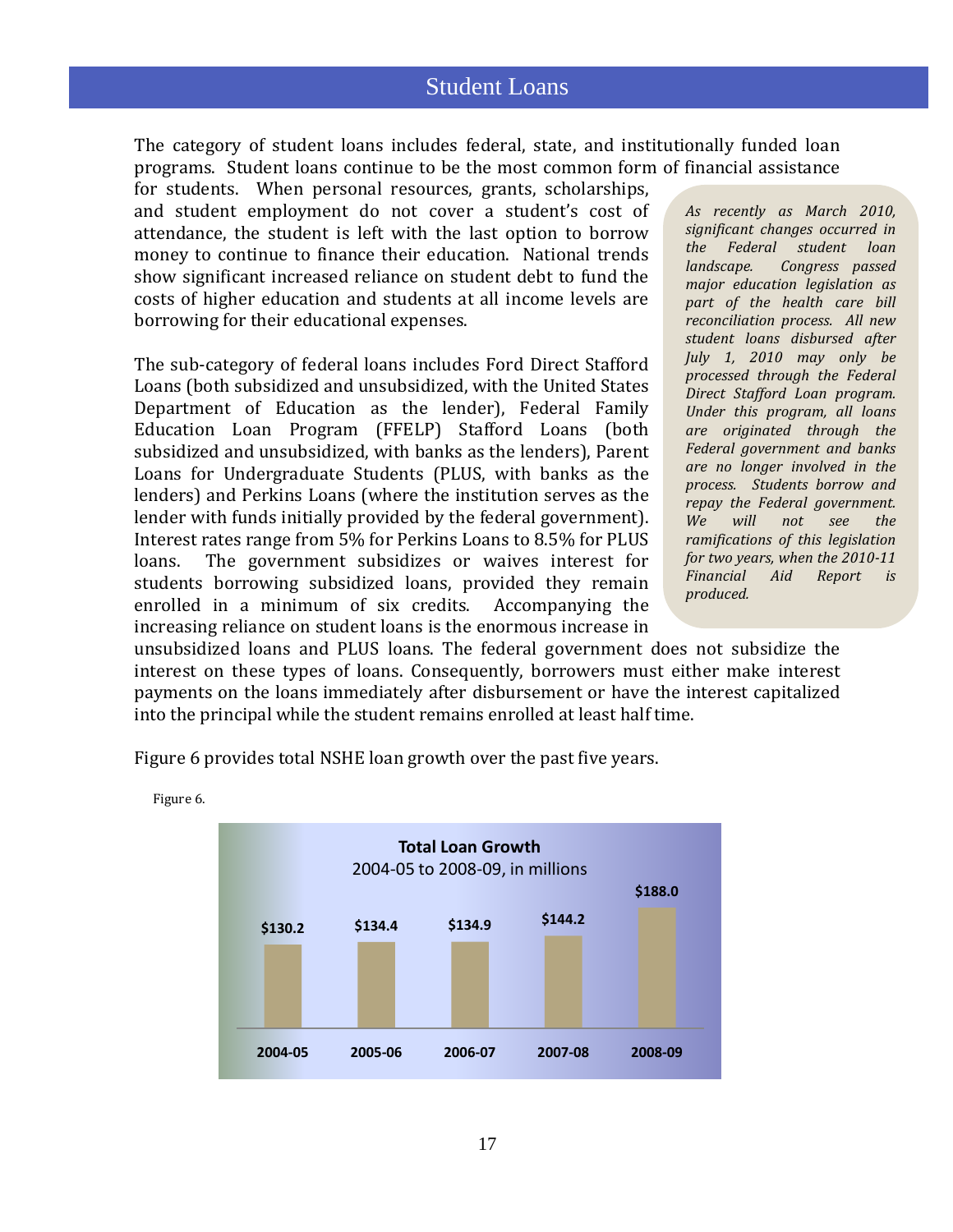- Student loan growth increased 30.4% between 2007-08 and 2008-09. At \$188 million, 2008-09 is the largest amount disbursed for student loans within NSHE to date.
- At 44.4%, the NSHE student loan growth from 2004-05 to 2008-09 exceeds the national growth rate of 32%, primarily because of the large increase in 2008-09. *(Sour*ce: The College Board, *Trends in Student Aid 2009.)*

#### *Average Debt*

While the growth in student loans is somewhat disturbing, the average debt of students graduating from a NSHE university is slightly lower than the national average. Table 10 shows the average debt of graduating seniors from the class of 2008, the most recent year for which data are available.

Table 10.

#### **University Student Loan Debt** Class of 2008

|                                | <b>Nevada</b> | <b>Nation</b> |
|--------------------------------|---------------|---------------|
| Average debt of graduates      | \$17,921      | \$19,535      |
| Percent of graduates with debt | 40%           | 56%           |
| Percent of graduates with      | 39%           | 54%           |
| federal loans                  |               |               |

Source: Project on Student Debt *Student Debt and the Class of 2008*

• Nevada ranks  $41^{st}$  in the nation in the average loan debt for university graduates, and  $48<sup>th</sup>$  in the percentage of university graduates with debt. Note that these data are from the academic year 2007-08, before the dramatic increase in student loan volume in 2008-09. We can expect these amounts to change for the graduating class of 2009.

#### *Institutional Loans*

Pursuant to Board policy (*Title 4, Chapter 10*), each institution is required to report information to the Board of Regents for institutional long and short term loans. Short term loans are defined as loans that need to be repaid within three months, while long term loans are generally due within one year or when a student stops attending. Board policy requires the following to be reported each year: 1) the total amount outstanding at the beginning and end of the year; 2) the loans awarded and collected during the year; 3) the dollar amount of loans written off during the year; and 4) the percentage of loans written off during the year, as a percent of loans awarded for institutional loan programs.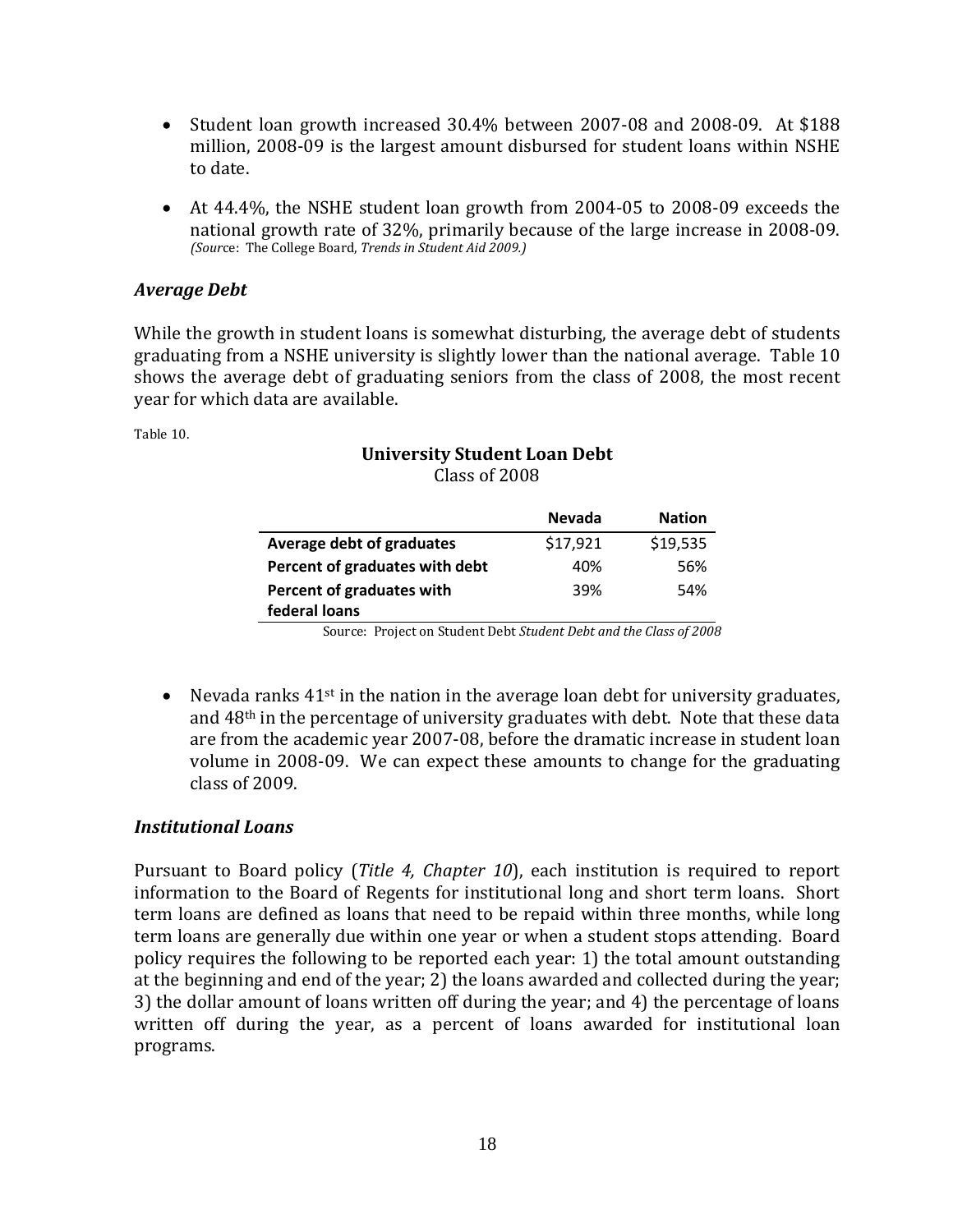Table 11 shows total institutional loan information.

Table 11.

|                             |                                                                 |                                                                        | 2008-09                   |                                        |                                                |                                              |
|-----------------------------|-----------------------------------------------------------------|------------------------------------------------------------------------|---------------------------|----------------------------------------|------------------------------------------------|----------------------------------------------|
| Institution                 | <b>Total Loans</b><br><b>Outstanding</b><br><b>July 1, 2008</b> | <b>Total</b><br>Loans<br><b>Outstanding</b><br><b>June 30.</b><br>2009 | Total<br>Loans<br>Awarded | <b>Total Loan</b><br><b>Repayments</b> | <b>Total</b><br>Loans<br>Written<br><b>Off</b> | Percentage<br>of Loans<br><b>Written off</b> |
| <b>UNR</b>                  | \$7,778,949                                                     | \$7,997,211                                                            | \$1,249,727               | \$947,122                              | \$19,321                                       | 2%                                           |
| <b>UNLV</b>                 | \$2,968,734                                                     | \$3,502,930                                                            | \$894,251                 | \$333,797                              | \$516                                          | $1\%$                                        |
| TMCC                        | \$313,461                                                       | \$309,548                                                              | \$69,654                  | \$42,264                               | \$3,942                                        | 9%                                           |
| <b>WNC</b>                  | \$0                                                             | \$0                                                                    | \$6,715                   | \$6,715                                | \$0                                            | N/A                                          |
| <b>NSHE</b><br><b>Total</b> | \$11,061,144                                                    | \$11,809,689                                                           | \$2,220,347               | \$1,329,898                            | \$23,779                                       | N/A                                          |

# **NSHE Long and Short Term Institutional Loans**

- Systemwide, \$2.2 million in institutional loans was advanced in 2008-09.
- UNR made the greatest amount of institutional loans to students in 2008-09.
- NSC and CSN and GBC did not have institutional loan programs in 2008-09.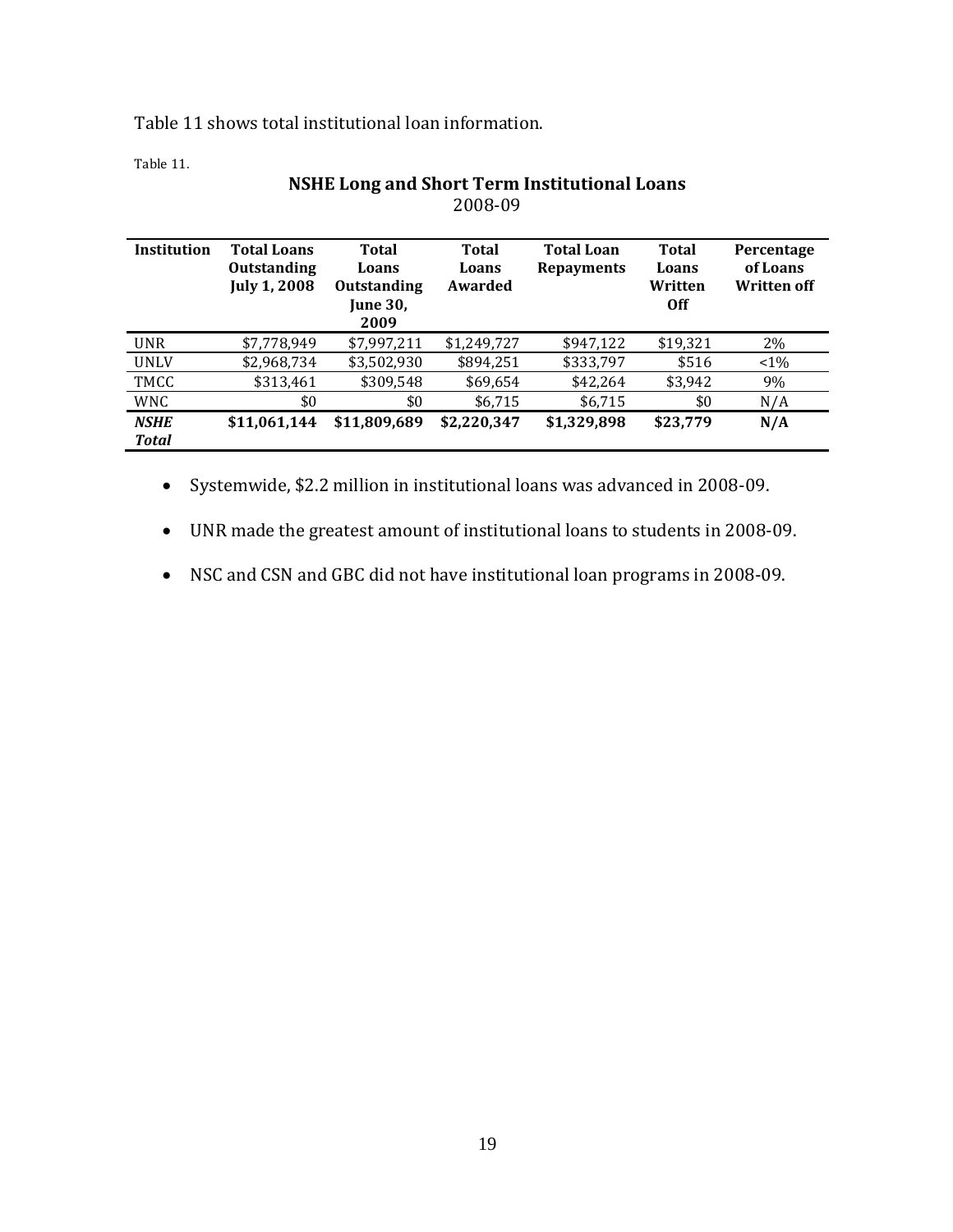# Nevada Financial Assistance Programs

 Attendance The Nevada System of Higher Education currently distributes financial aid awards from five state-supported student financial assistance programs:

- *Leveraging Educational Assistance Program (LEAP)* matches state funds with federal funds for grant programs.
- *Regent's Higher Education Opportunity Award* (formerly Nevada Student Access) is funded from a combination of state funds and student registration fees; the program primarily supports need-based grants, but includes some support for scholarships and work programs.
- *Nevada Grants-in-Aid* reduce student tuition and fees for qualifying students. (Examples include graduate assistants and athletes.)
- *Governor Guinn Millennium Scholarship Program* is a merit-based scholarship program for Nevada high school graduates.
- *Regents' Service Program* creates jobs for students that make a contribution to the state of Nevada, community or institution.

Table 12 provides information on expenditures for LEAP, Regents' Higher Education Opportunity Award (RHEOA), Nevada Grants-in-Aid, the Regents' Service Program and the Millennium Scholarship Program for 2008-09. The information below pertains to statewide programs specifically designated by the State of Nevada and/or the Board of Regents and does not include all state dollars expended to assist students (for example, student wages).

Table 12.

#### **Nevada Financial Assistance Programs** 2008-09 (in millions)

| Program                                     | 2008-09 | % of total |
|---------------------------------------------|---------|------------|
| <b>LEAP</b>                                 | \$.4    | .9%        |
| Regents' Higher Education Opportunity Award | \$19.2  | 32.4%      |
| Nevada Grants-in-Aid                        | \$12.6  | 21.3%      |
| Regents' Service Program                    | \$1.3   | 2.0%       |
| Millennium Scholarship                      | \$25.7  | 43.4%      |
| Total:                                      | \$59.2  | 100%       |

• Nevada financial assistance programs provided 14% of total aid to NSHE students in 2008-09. This is a decline from 2007-08, when NSHE financial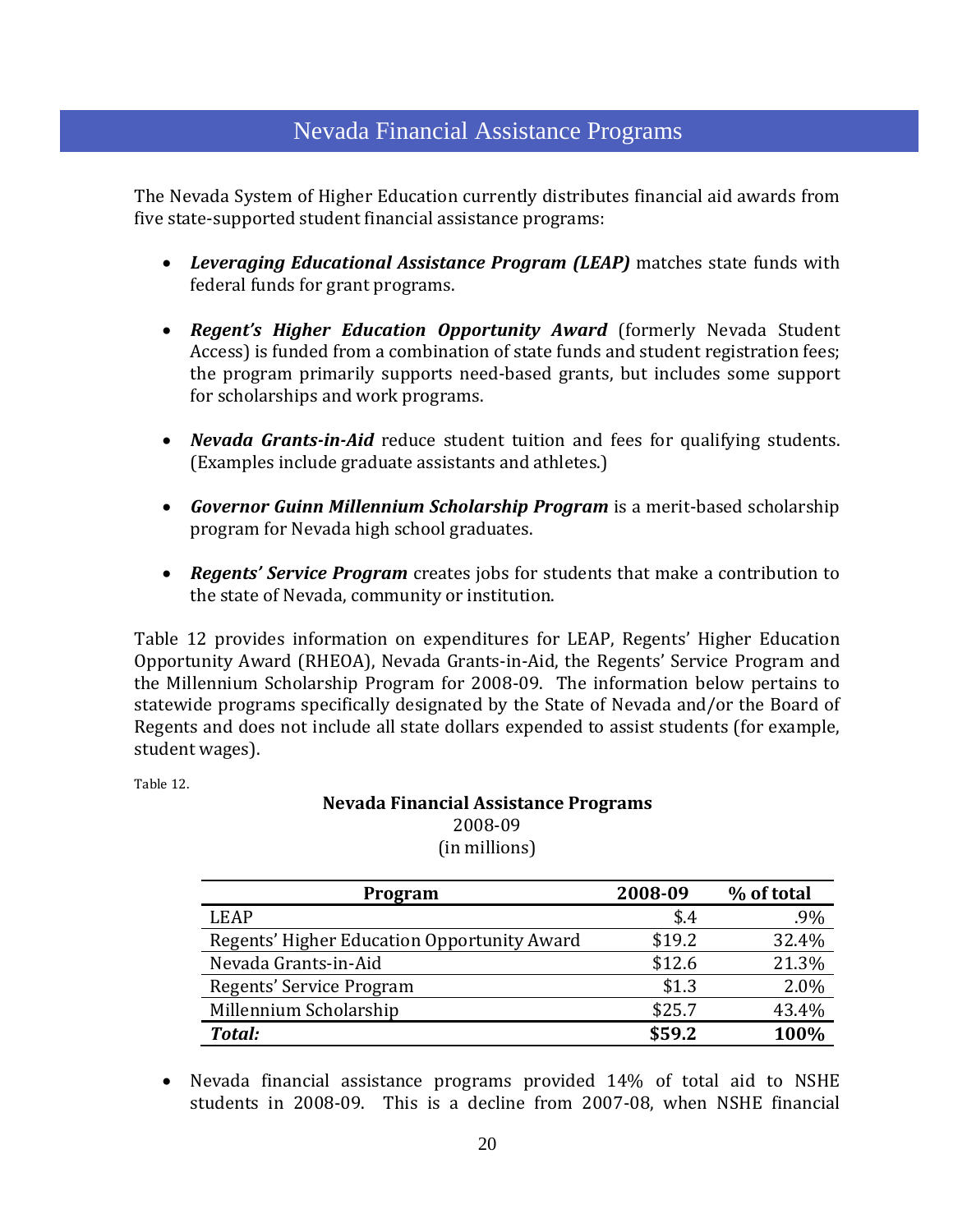assistance programs provided 18% of total aid. This is due to the increase in Federal assistance.

- All state funding for financial assistance as a whole, including student employment, provided 16% of total aid to NSHE students in 2008-09. This is a slight decline from 2007-08, when state funding provided 17% of total aid.
- For 2008-09, the Millennium Scholarship Program provided the greatest portion of Nevada financial assistance, awarding \$25.7 million to just over 20,000 Nevada students.

## *Regents' Higher Education Opportunity Award (RHEOA)*

Pursuant to Board policy (*Title 4, Chapter 18, Section 18*), each institution is required to report annually to the Board of Regents information demonstrating how RHEOA funds are utilized. These funds are governed in Board policy under the broader category of Student Access aid. The findings of the report will be used to evaluate Board established Student Access guidelines.

NSHE institutions report how Regents' RHEOA funds are distributed to students. Each institution is given the discretion to allocate RHEOA funds according to their mission and the needs of their students, provided Board policy is followed regarding need/nonneed and federal methodology. Their responses appear in Appendix B: Regents' Higher Education Opportunity Award. Table 13 demonstrates RHEOA funds awarded by type for each institution for the 2008-09 academic year.

| <b>Institution</b><br>2008-09<br>(in millions) |             |                        |            |        |            |        |            |             |
|------------------------------------------------|-------------|------------------------|------------|--------|------------|--------|------------|-------------|
|                                                | <b>UNLV</b> | <b>UNR</b>             | <b>NSC</b> | GBC    | <b>CSN</b> | TMCC   | <b>WNC</b> | <b>NSHE</b> |
|                                                |             |                        |            |        |            |        |            | Total       |
| Grants                                         | \$5.60      | \$6.14                 | \$.45      | \$.24  | \$1.75     | \$.57  | \$.29      | \$15.04     |
| Scholarships                                   | \$1.01      | \$1.21                 | \$0        | \$0    | \$.12      | \$.02  | \$.00      | \$2.36      |
| Work Study                                     | \$1.21      | \$.02                  | \$0        | \$.01  | \$0        | \$.44  | \$.13      | \$1.81      |
| <b>Total</b>                                   | \$7.82      | \$7.37<br>$\mathbf{r}$ | \$0.45     | \$0.25 | \$1.87     | \$1.03 | \$0.42     | \$19.21     |

Table 13.

**NSHE Regents' Higher Education Opportunity Award Funds Awarded by** 

Note: Includes both state-funded and fees-generated RHEOA funds.

- RHEOA funds may be allocated differently at each institution, thus the difference in each category's expenditures by institution.
- Board policy requires that at least 80% of undergraduate Student Access aid, including RHEOA, be spent on need-based aid according to federal methodology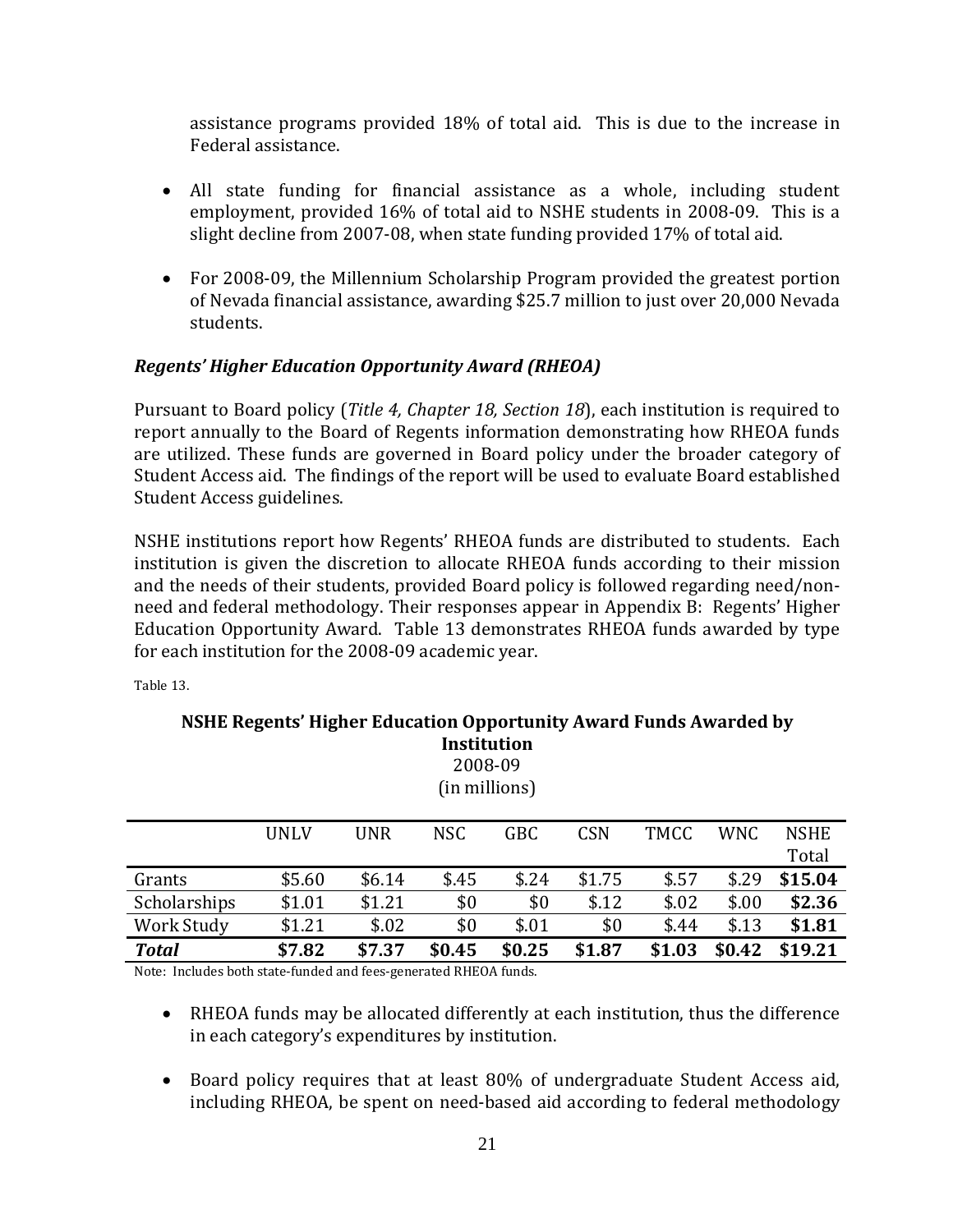and no more than 20% be spent on non-need-based aid. Graduate Student Access aid that is funded by registration fees may be distributed 50% need-based and 50% non-need-based.

• Grants make up the largest portion of RHEOA assistance at 78.3%, followed by scholarships at 12.3% and work study at 9.4%.

#### *Governor Guinn Millennium Scholarship*

The 2008 Nevada high school graduates became eligible for the Millennium Scholarship after successful graduation from a Nevada high school they had attended for at least two years, along with passing the Nevada Proficiency Exam and having at least a 3.25 graduating GPA. Millennium Scholars are required to enroll in and complete a minimum of 12 credits at Nevada four-year institutions and six credits at community colleges. Students are limited to 12 credits of funding per term across the NSHE. To continue receiving the Millennium Scholarship, students are required to complete the minimum number of credits and attain a 2.6 term GPA in the first 30 credits earned and a 2.75 term GPA thereafter. Remedial courses are not eligible for funding with the Millennium Scholarship, although they may be used to meet the minimum enrollment requirements.

Table 14 provides comparisons for selected high school graduating classes since the inception of the scholarship.

**The Millennium Scholarship Program**

| THE MILLENNIQUI SCHOLAI SIND I TUBLAIN                                |                  |                  |                  |                  |                  |  |  |  |
|-----------------------------------------------------------------------|------------------|------------------|------------------|------------------|------------------|--|--|--|
| 2001-01 to 2008-09 Comparison of High School Graduating Classes       |                  |                  |                  |                  |                  |  |  |  |
|                                                                       | Class of<br>2000 | Class of<br>2002 | Class of<br>2004 | Class of<br>2006 | Class of<br>2008 |  |  |  |
| Nevada public high school graduates                                   | 12,953           | 14,282           | 15,005           | 16,367           | 18,715           |  |  |  |
|                                                                       |                  |                  |                  |                  |                  |  |  |  |
| Millennium eligible graduates                                         | 7,361            | 8,203            | 9,086            | 8,741            | 8,782            |  |  |  |
|                                                                       |                  |                  |                  |                  |                  |  |  |  |
| % of graduates who are eligible                                       | 56.8%            | 57.4%            | 60.6%            | 53.4%            | 46.9%            |  |  |  |
|                                                                       |                  |                  |                  |                  |                  |  |  |  |
| Activated scholarships                                                | 5,657            | 6,217            | 6,601            | 6,084            | 5,622            |  |  |  |
|                                                                       |                  |                  |                  |                  |                  |  |  |  |
| $\frac{0}{0}$<br>eligible<br>scholars<br>the<br>0f<br>activate<br>who |                  |                  |                  |                  |                  |  |  |  |
| scholarship                                                           | 76.9%            | 75.8%            | 72.7%            | 69.6%            | 64.0%            |  |  |  |

Table 14.

Source: Nevada State Treasurer's Office January 2010; Nevada Department of Education

- The percentage of high school graduates who are eligible for the Millennium scholarship continues to fall, now below 50%.
- The number of eligible scholars who activate their scholarship continues to decline as well, falling by over 5% from Fall 2006 to Fall 2008 and nearly 13%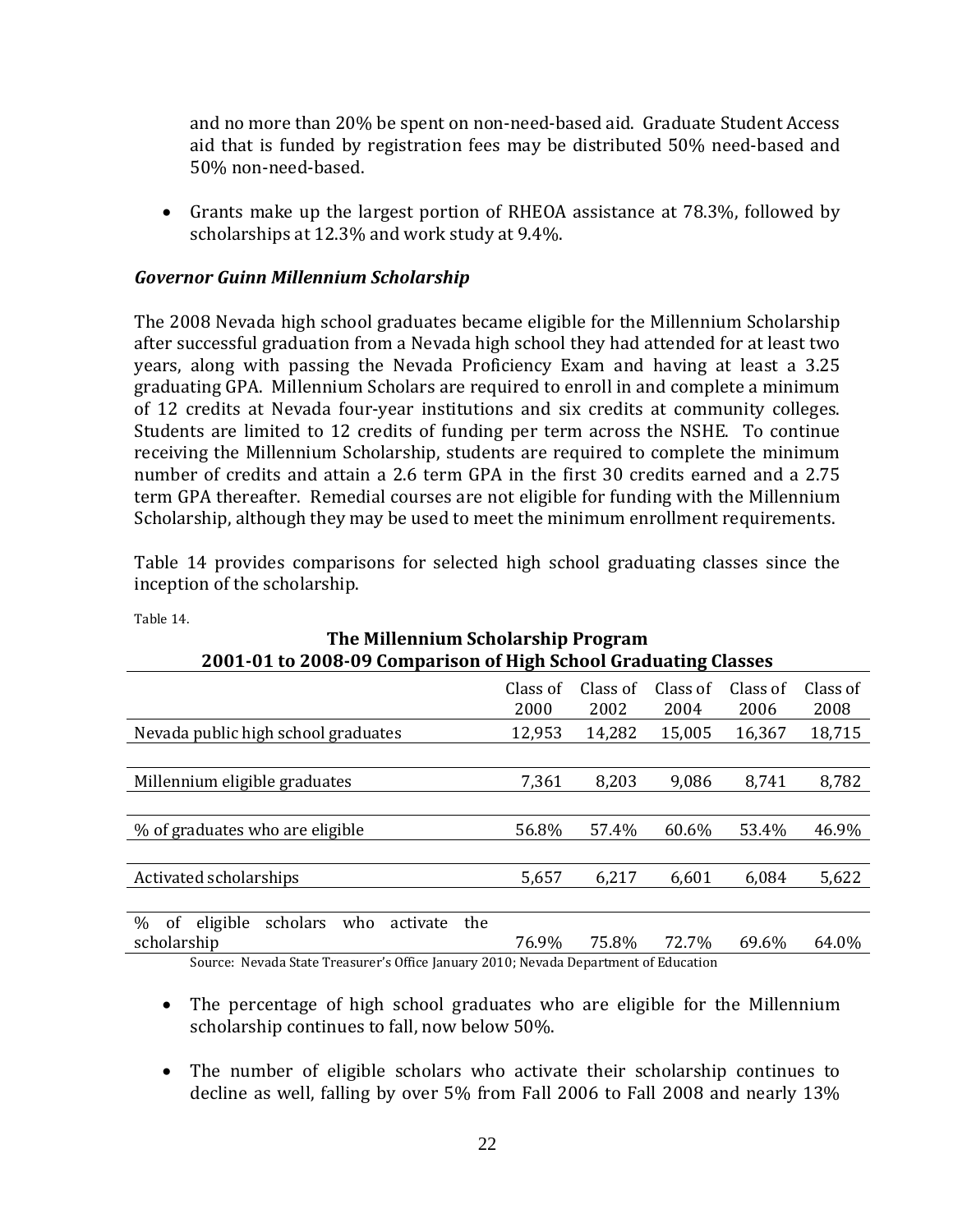since the inception of the program. As the minimum GPA continues to rise, eligible students have more higher education options and may choose to pursue post-secondary education out of state.

The academic year 2008-09 was the eighth year of the scholarship. Table 15 demonstrates the NSHE university graduation rates for first-time, full-time, degree seeking freshmen from the high school graduating class of 2003.

Table 15.

#### **University Graduation Rates Cohort: First-time, full-time, degree seeking freshmen, entering Fall 2003 and graduating with a bachelor's Degree Non-**

|                                     |                   | NON-              |              |
|-------------------------------------|-------------------|-------------------|--------------|
|                                     | <b>Millennium</b> | <b>Millennium</b> |              |
|                                     | <b>Students</b>   | <b>Students</b>   | <b>Total</b> |
| Graduating by August 2009 (6 years) | 45.4%             | 38.4%             | 43.4%        |
| Still Enrolled Fall 2009            | 16.7%             | 11.0%             | 15.1%        |
| Non-Completers                      | 37.9%             | 50.6%             | 41.5%        |
|                                     |                   |                   |              |

Source: NSHE Data Warehouse

• Millennium Scholars continue to remain enrolled or graduate at a higher rate than non-Millennium Scholars.

The value of the Millennium Scholarship is declining over time; the scholarship amount has not increased while registration fees have increased. Table 16 demonstrates the declining value of the scholarship since the inception of the program, in relation to the number of students "captured", i.e. attend one of the seven NSHE institutions.

Table 16.

## **The Millennium Scholarship Program 2000-01 to 2008-09 Comparison of Value vs. Capture Rate**

| Academic<br>Year | <b>University</b><br>per credit<br>fee | % of per<br>credit fee<br>covered<br>by<br><b>Millennium</b> | <b>NSC</b><br>per<br>credit<br>fee | % of per<br>credit fee<br>covered<br>by<br><b>Millennium</b> | cc<br>per<br>credit<br>fee | % of per<br>credit fee<br>covered<br>bv<br><b>Millennium</b> | #<br><b>Students</b><br>Eligible<br>Out of<br>High<br><b>School</b> | # Eligible<br>students<br>who<br>Activate* | %<br>Eligible<br><b>Students</b><br>Captured |
|------------------|----------------------------------------|--------------------------------------------------------------|------------------------------------|--------------------------------------------------------------|----------------------------|--------------------------------------------------------------|---------------------------------------------------------------------|--------------------------------------------|----------------------------------------------|
| 2000-01          | 74.00                                  | 108.1%                                                       | N/A                                | N/A                                                          | 42.50                      | 94.1%                                                        | 7,361                                                               | 5,657                                      | 76.9%                                        |
| 2001-02          | 76.50                                  | 104.6%                                                       | 60.00                              | 100.0%                                                       | 44.00                      | 90.9%                                                        | 7,909                                                               | 6,024                                      | 76.2%                                        |
| 2002-03          | 79.00                                  | 101.3%                                                       | 62.00                              | 96.8%                                                        | 45.50                      | 87.9%                                                        | 8,203                                                               | 6,217                                      | 75.8%                                        |
| 2003-04          | 85.00                                  | 94.1%                                                        | 66.00                              | 90.9%                                                        | 47.25                      | 84.7%                                                        | 8,702                                                               | 6,551                                      | 75.3%                                        |
| 2004-05          | 91.00                                  | 87.9%                                                        | 70.00                              | 85.7%                                                        | 49.00                      | 81.6%                                                        | 9,086                                                               | 6,601                                      | 72.7%                                        |
| 2005-06          | 98.00                                  | 81.6%                                                        | 74.50                              | 80.5%                                                        | 50.75                      | 78.8%                                                        | 8,630                                                               | 6,097                                      | 70.6%                                        |
| 2006-07          | 105.25                                 | 76.0%                                                        | 79.00                              | 75.9%                                                        | 52.50                      | 76.2%                                                        | 8,741                                                               | 6,084                                      | 69.6%                                        |
| 2007-08          | 116.75                                 | 68.5%                                                        | 85.75                              | 70.0%                                                        | 57.25                      | 69.9%                                                        | 8,164                                                               | 5,503                                      | 67.4%                                        |
| 2008-09          | 129.50                                 | 61.8%                                                        | 93.50                              | 64.2%                                                        | 57.25                      | 69.9%                                                        | 8,782                                                               | 5,622                                      | 64.0%                                        |

*Source: Nevada State Treasurer's Office January 2010; Nevada Department of Education*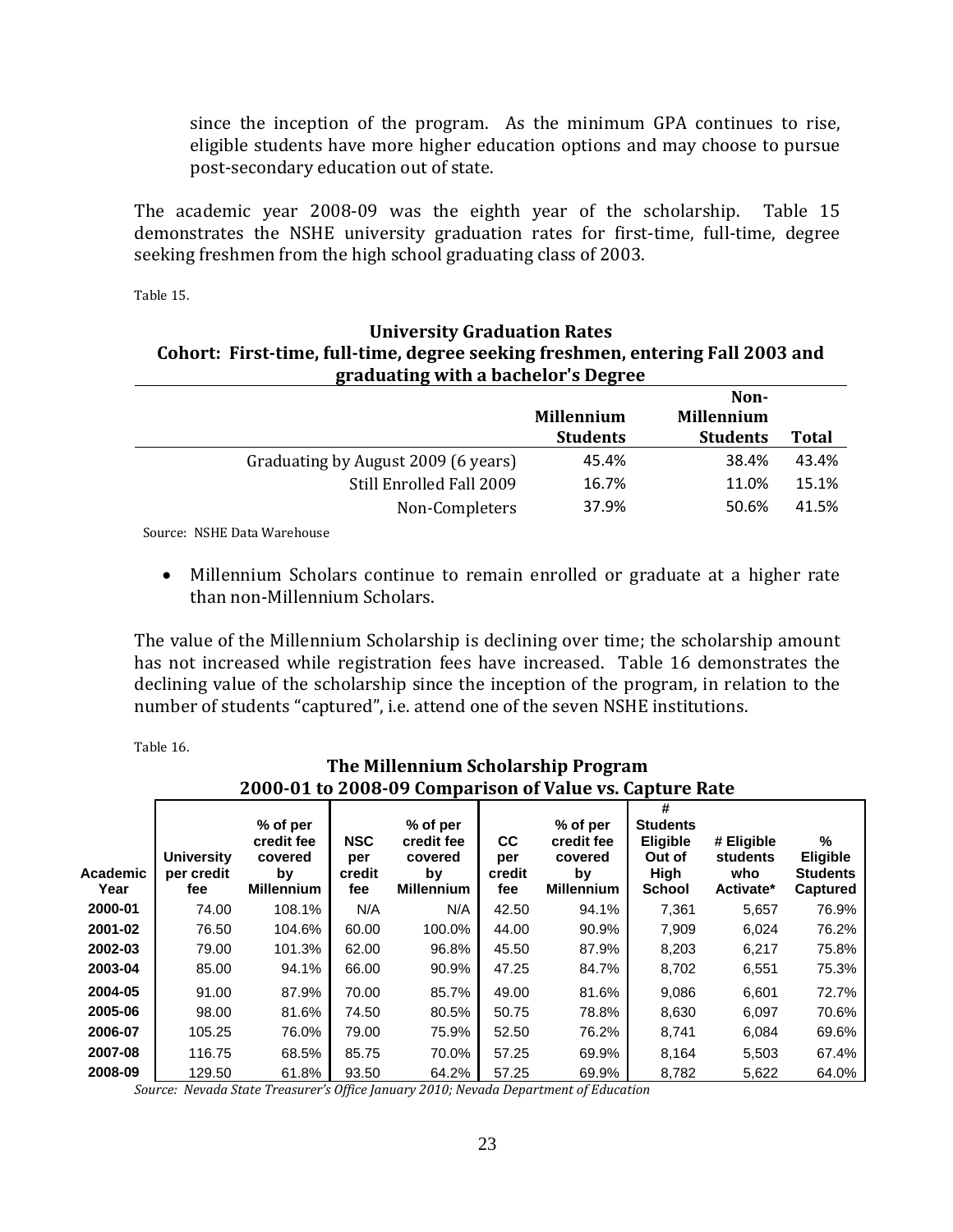- As per credit registration fees increase, the value of the Millennium Scholarship decreases.
- In 2008-09, the value of the Millennium Scholarship at community colleges fell from 108.1% in 2001-01, the first year of the program, to 61.8%. The value decreased at the state college and universities as well.
- As the value of the Millennium Scholarship decreased, the NSHE capture rate of high school graduates decreased as well. This might indicate that Millennium Scholars are choosing to continue on to postsecondary education outside of NSHE or not attending college at all.

## *Regents' Service Program*

The Regents' Service Program was created by the Board of Regents in 1997 using Estate-Tax funding in concert with the *America Reads* initiative. *America Reads* was a national initiative to place Federal Work Study students as reading tutors to help in meeting the needs of K-12 students. In addition to giving priority to literacy programs, the intent of the Regents' Service Program is to create student employment positions where Nevada System of Higher Education students make a contribution to the critical needs of the institution, the community or the state. Positions are not to be used as regular work study positions and must require a higher level of skill or knowledge. The Regents' Service Program is now funded via each institution's State General Fund appropriation.

Table 17 details expenditures for the Regents' Service Program, by institution.

Table 17.

| <b>Institution</b> | <b>Expenditures</b> |
|--------------------|---------------------|
| <b>UNLV</b>        | \$349,510           |
| <b>UNR</b>         | \$224,359           |
| <b>NSC</b>         | \$17,815            |
| <b>CSN</b>         | \$503,306           |
| <b>GBC</b>         | \$30,337            |
| <b>TMCC</b>        | \$124,409           |
| <b>WNC</b>         | \$59,070            |
| Total:             | \$1,308,806         |

| <b>Regents' Service Program</b> |  |  |  |  |  |  |
|---------------------------------|--|--|--|--|--|--|
| 2008-2009                       |  |  |  |  |  |  |

• Since its inception, over \$14.7 million dollars were expended for the Regents' Service Program.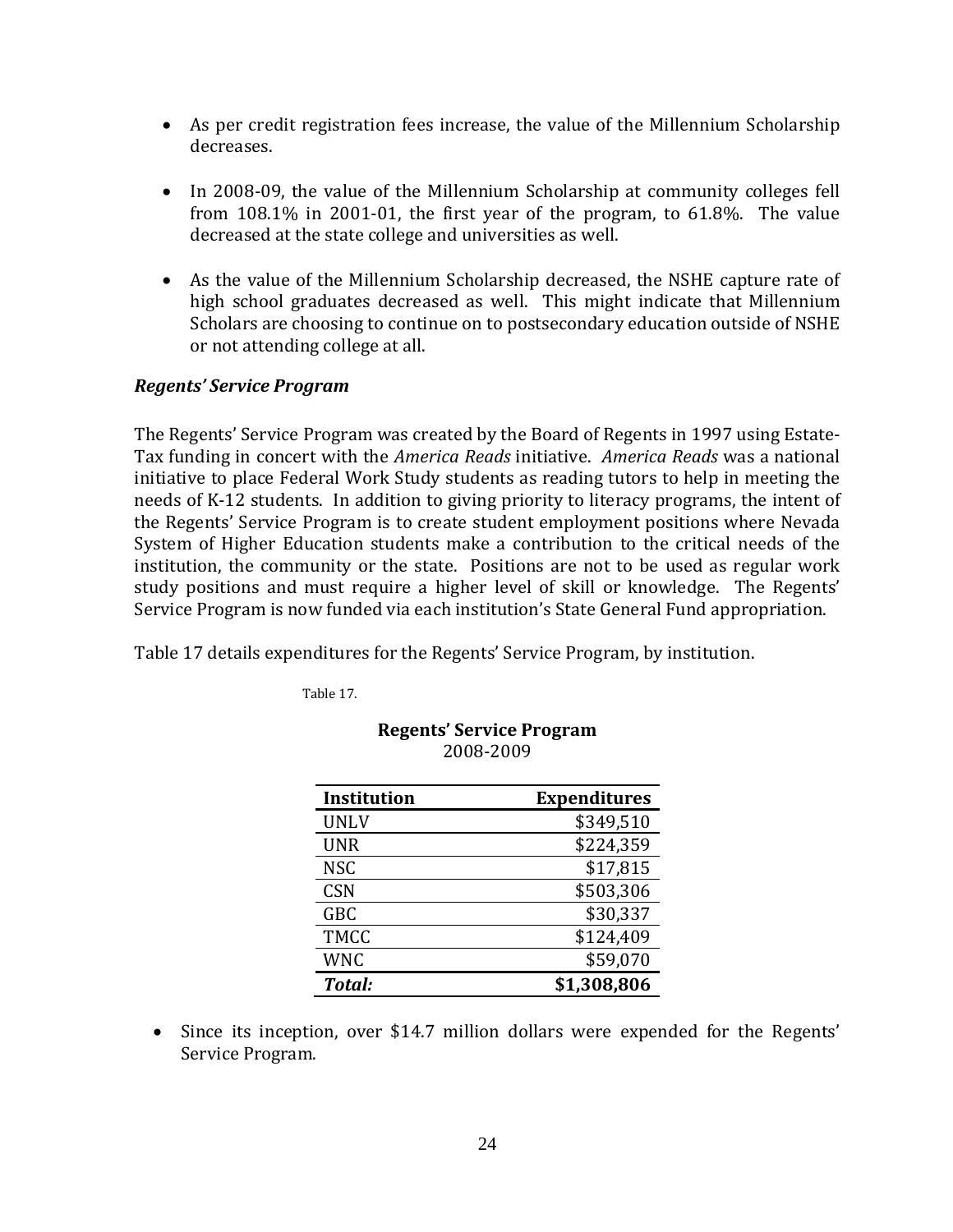Figure 7 includes total expenditures for the Regents' Service Program from 2004-05 to 2008-09.





• Regents' Service Program consistently maintains expenditures over one million dollars each year.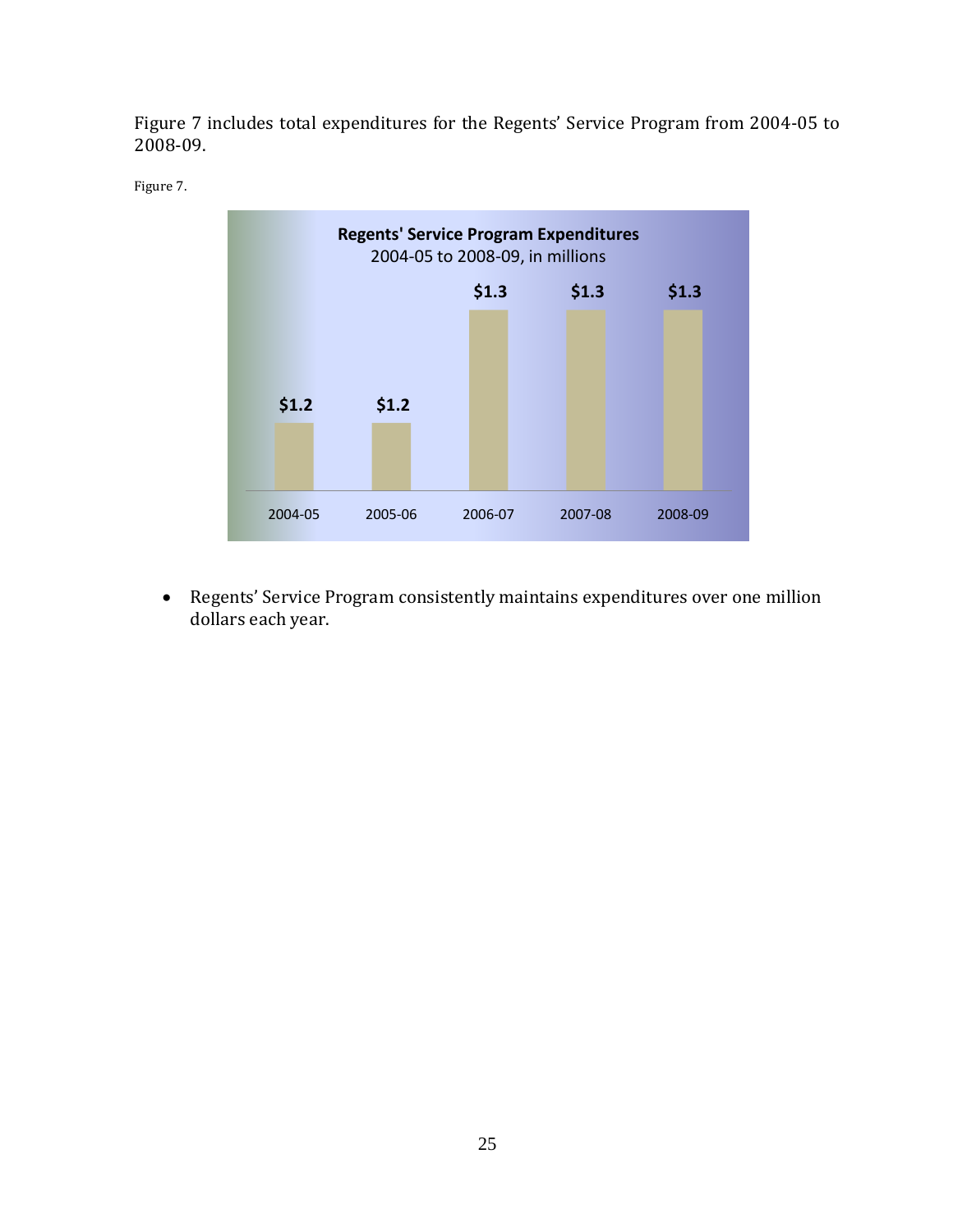# **Conclusion**

In 2008-09 NSHE disbursed \$405.4 million in financial assistance to students, an increase of 37.3% over five years ago. While the amount disbursed is the largest in NSHE history, much of the increase is due to the expansion of non-need-based student loans. Approximately one third of NSHE students receive some sort of financial Approximately one third of NSHE students receive some sort of financial assistance. Given the aggressive goals of the NSHE *Master Plan* to ensure access and increasing registration fees, additional financial aid will be a key component to reach those goals. Following are areas of financial aid that will continue to require attention:

- *Impact of Budget Cuts* As institutions experienced a series of budget cuts over the past few years, it is encouraging that no institution made cuts to financial aid. This demonstrates the commitment to providing much-needed financial support to NHSE students. If additional budget cuts to NSHE institutions occur, it is critical that financial aid programs be preserved. This is especially true as registration fees increase. The recent Board approval of a goal for increased allocations to student aid will help. It establishes target amounts to be achieved by 2022-23, requiring the distribution of at least 10% of the total registration fee to be dedicated to student financial assistance at the community colleges (lower division) and at least 15% of the total registration fee to be dedicated to student financial assistance for all other institutions (including upper-division at the community colleges), net the amounts distributed to other fee categories. In another area affected by budget cuts, the federal government requires that institutions operating Title IV aid programs demonstrate sufficient administrative capability to ensure proper stewardship of government funds and regulations. Budget cuts resulting in reduced staffing and fewer funds for staff training potentially affect each institution's administrative capability.
- *Unmet Need* NSHE unmet need, the amount of student need not funded by financial aid, totaled \$183.3 million for 2008-09, more than double than the amount for 2007-08. Likely a result of the declining economy and the increasing number of needy students, this continues to present a significant challenge for Nevada to find ways to finance more financial aid.
- *Need-Based Aid* In a time of growing high school populations and strong growth in lower income populations who are first generation college students, the percentage of financial aid that is need-based is declining. Additional needbased aid is needed.
- *Loans* Loans make up the largest portion of financial aid to students. This is true nationwide as well as in Nevada. Loans will continue to be one of the primary options for students to cover their cost of attendance, but burdens students with debt after graduation. Loans are particularly burdensome for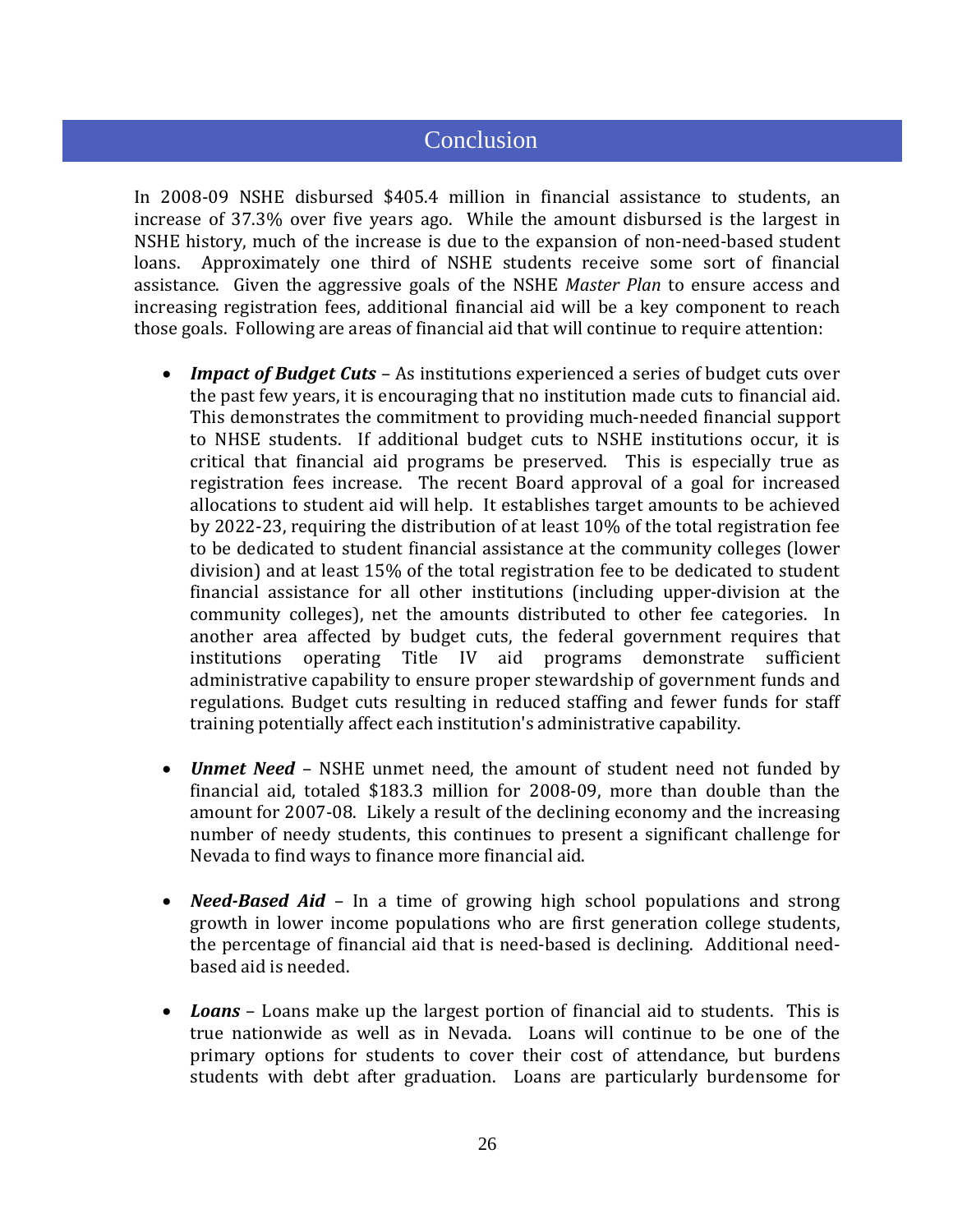those students who do not graduate and therefore carry additional debt without a higher income.

- *Governor Guinn Millennium Scholarship* The declining capture rate of Millennium Scholars is a concern. The buying power of the Millennium Scholarship as currently established will continue to decline over time as fees continue to rise. The key concern today is the viability of this scholarship if state dollars are not available to support it into the future.
- *Returning Adults* As the economy declines and the unemployment rate increases, Nevadans who lose their jobs will turn to higher education in an effort to improve their career options. In 2008-09 NSHE continued to participate in the Lumina-funded project, Non-Traditional No More, looking at systemwide policies and practices that could be improved to help smooth the transition for returning adult students. The resulting changes to Board policy (Board of Regents The resulting changes to Board policy (*Board of Regents Handbook,* Title 4, Chapter 17, Section 15) will help to make budgeting for the cost of education easier for adults. Availability of financial aid for returning adults is a critical need.

The State of Nevada and NSHE must set goals to ensure access to higher education for needy Nevadans. While Nevada shifts away from its status as a low fee and tuition state, in order to preserve access for all students, financial assistance must continue to improve over time. The ability of NSHE to educate Nevada citizens will be very dependent on the creation of more financial aid, especially need-based aid.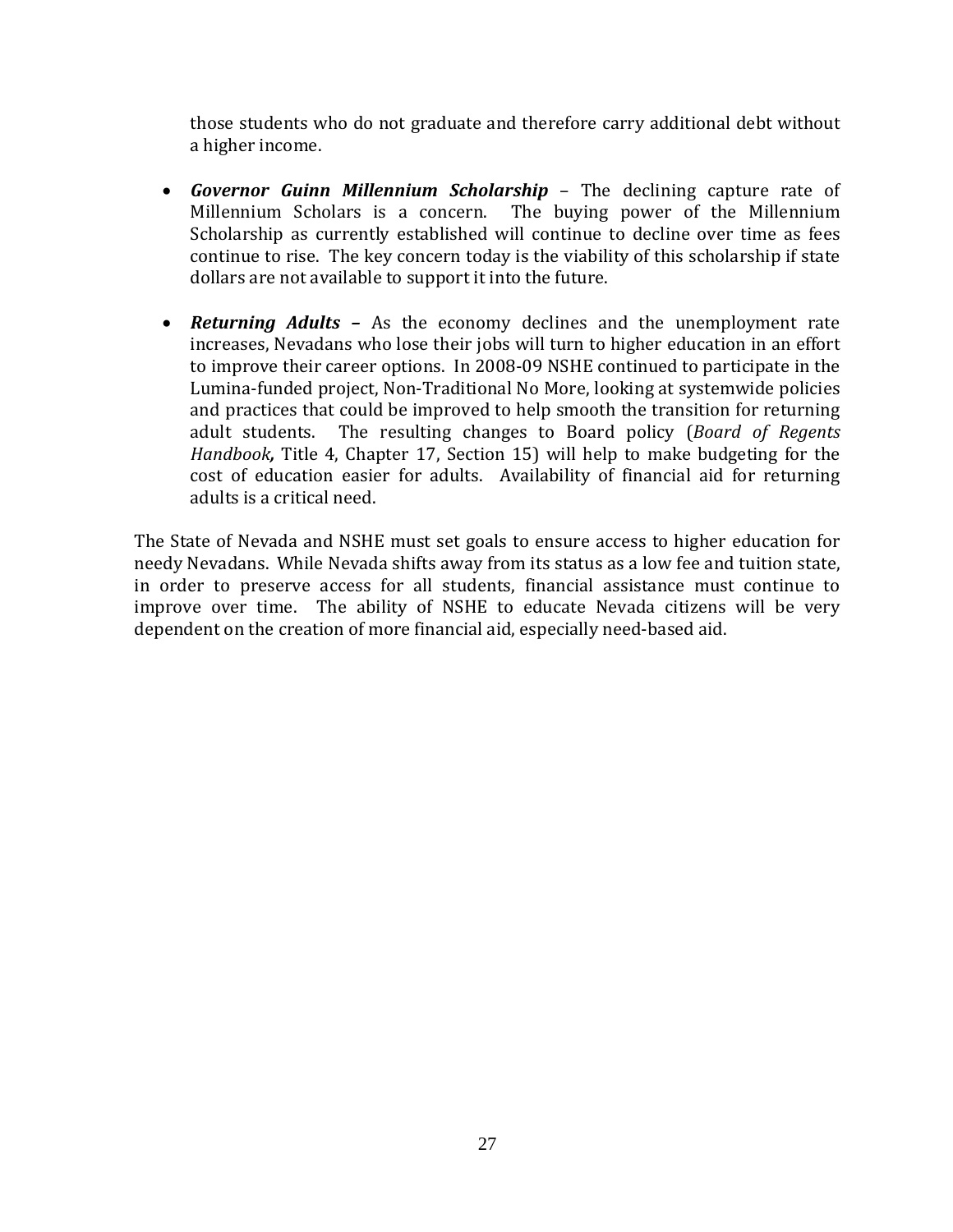# Appendix A: Cost of Attendance

Eligibility for need-based financial aid is determined by subtracting Expected Family Contribution (EFC) from the cost of attendance. By law, a federally defined calculation is used to compute the EFC, which is a measure of a family's ability to contribute towards the student's education. Students apply for financial aid by completing the Free Application for Federal Student Aid (FAFSA), a Federal financial aid form. Information from the FAFSA is used in a calculation known as the "federal methodology" to determine the family's EFC.

The formula used to establish the cost of attendance at a college or university includes the following costs incurred by students: tuition and fees; room and board, or living expenses for students who do not contract with the school for room and board; books and supplies; miscellaneous expenses (including a reasonable amount for a personal computer); and a transportation allowance.

Table A.1 below displays the cost of attendance for in-state students attending full-time and living off-campus at Nevada community colleges, state colleges, and universities. Each institution establishes its own figures for cost of attendance.

Table A.1.

#### **NSHE Cost of Attendance**

In-State, Full-time Students, Living Off-campus 2008-09

| Community<br>College | <b>State College</b> | <b>University</b> |
|----------------------|----------------------|-------------------|
| \$14,260             | \$19,091             | \$21,200          |

Source: National Center for Education Statistics. Community College figure from Truckee Meadows Community College reported data, State College figure from Nevada State College reported data; and University figures from the University of Nevada, Reno reported data.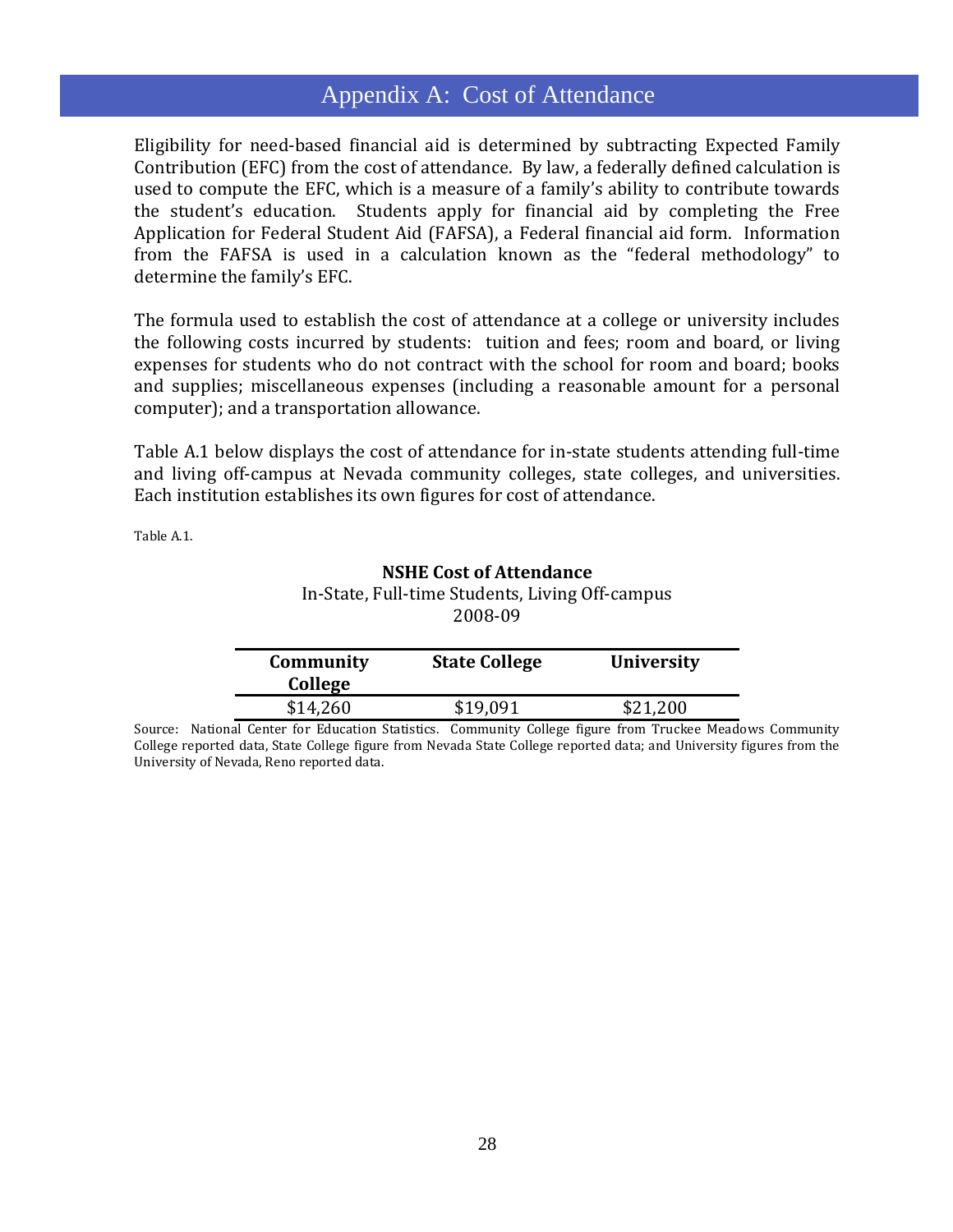# Appendix B: Regents Higher Education Opportunity Award

Each NSHE institution has the flexibility to structure their disbursements in Student Access aid as needed for their particular population, provided they follow the 80/20 need-based vs. non-need-based formulary established by the Board of Regents. Listed below are the varieties of approaches offered by each institution regarding awarding of Student Access aid.

#### **UNR**

#### State Funded

Regents' Higher Education Opportunity Awards are initially split 80% need-based and 20% scholarships. The funds are allocated to undergraduate and graduate students based on the percentage breakdown from the prior fall semester.

All need based funds are awarded based on cost of attendance, Expected Family Contribution (EFC) and remaining need. A portion of the state funded funds are used meet the required Federal SEOG matching requirement. These funds are awarded to FSEOG recipients. Students are awarded from the highest need to the lowest need. For 2008-09, \$3,600 was the maximum fall/spring award for full time undergraduate students and \$4,000 for full time graduate students. The awards were prorated for part time enrollment. All graduate funds are used to make need based awards.

The non-need-based funds are used in combination with other dollars to fund the Presidential Scholarship.

#### Fees Generated

Based on the anticipated revenue the funds are again split 80% need-based and 20% scholarships. The graduate/undergraduate allocations are determined at the time the fees are collected.

All need-based funds are awarded based on cost of attendance, EFC and remaining need. A portion of the funds are earmarked for low income students living in the residence halls to assist with those costs. Students are awarded from the highest need to the lowest need.

For 2008-09, \$3,500 was the maximum fall/spring award for full time undergraduate students and \$4,000 for full time graduate students. The awards were prorated for part time enrollment.

The non-need-based funds are used to fund scholarships for both graduate and undergraduate students. A portion is allocated to fund international students. This allocation is based on percent enrolled the prior fall semester.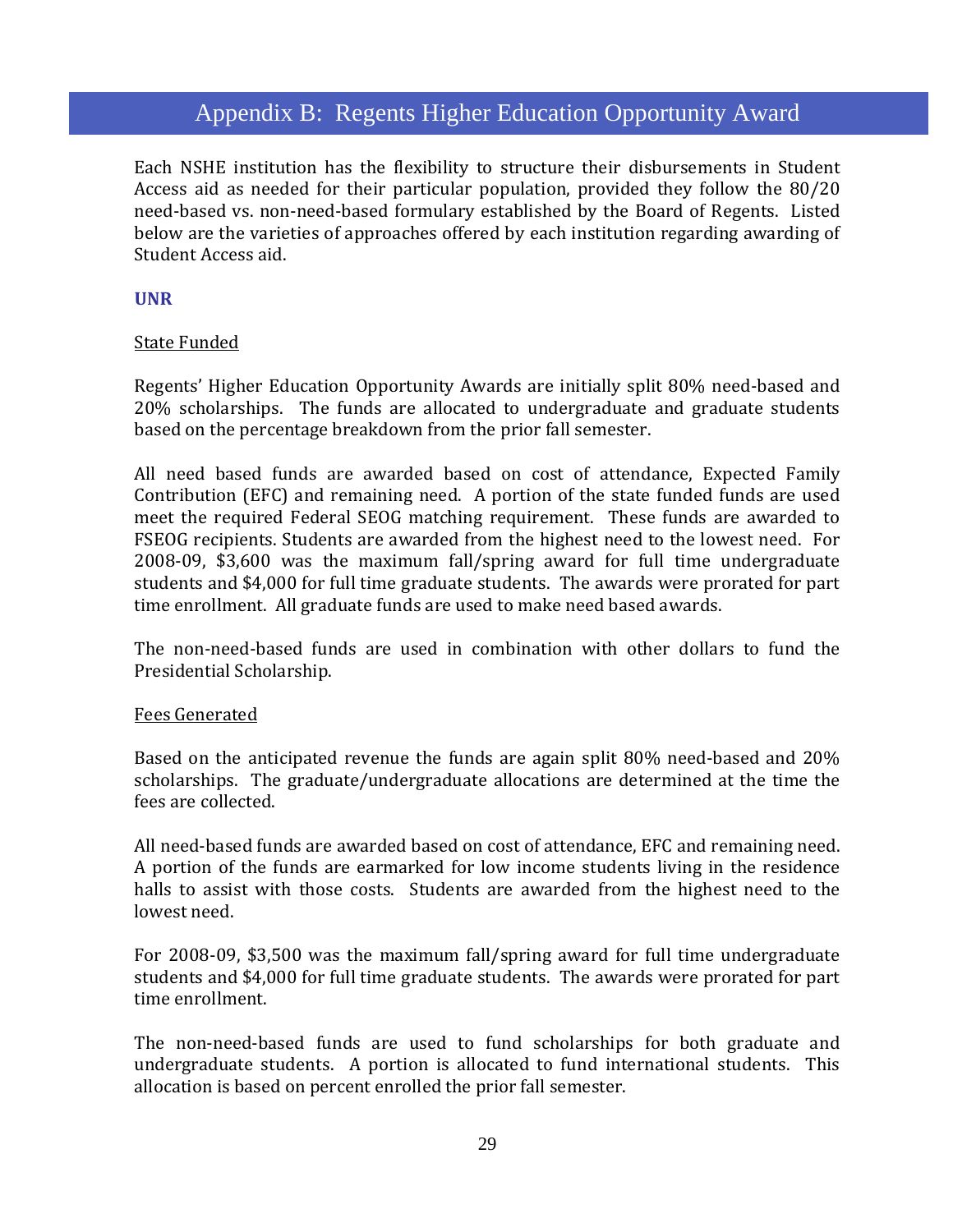#### **UNLV**

UNLV awards Regents' Higher Education Opportunity Awards proportionally to graduate and undergraduate students primarily by EFC level. Most of the Regents' Higher Education Opportunity Award funds are utilized as grant awards, followed by employment awards, and finally scholarships. Regents' Higher Education Opportunity Awards are used to meet scholarship matching requirements for the Latin Chamber of Commerce, Hispanic Employment Programs, American Indian Affairs and Gear-Up. Students receive amounts that vary from \$200 to \$8,000 depending upon their level of need, matching requirement, or scholarship award.

#### **NSC**

State-funded Regents' Higher Education Opportunity Award funds are awarded based on need to students with a 2.0 or higher GPA, enrolled in half-time, three-quarter-time or full-time enrollment and based on EFC depending on student's residency status. The annual minimum is \$250 and the annual maximum is \$2,000.

#### **CSN**

Regents' Higher Education Opportunity Award funds are awarded primarily on a needbasis (students with an EFC less than \$7,000) on a first-come, first -served basis. Attrition dollars are targeted to Nursing, Education, and STEM (Science, Technology, Engineering and Math) majors. Regents' Higher Education Opportunity Award funds are used for Book Vouchers to ensure that needy students can get course materials.

#### **GBC**

GBC awards the Regents' Higher Education Opportunity Award to students based primarily on EFC, meaning the most needy students receive first priority. However, if a student comes in and is in desperate need of financial help, if the student qualifies, we will award the Regents' Higher Education Opportunity Award regardless of his or her EFC. GBC does not award to special populations.

#### **TMCC**

TMCC awards the Regents' Higher Education Opportunity Award to students with specific EFC ranges that are determined annually in order to assist TMCC's diverse student population. A commitment is also made to provide a percentage of RHEOA funds in the form of work study for the student employment program which supports student retention. On an individual case basis, we may award a student who does not fit our normal guidelines that has unusual or extenuating circumstances.